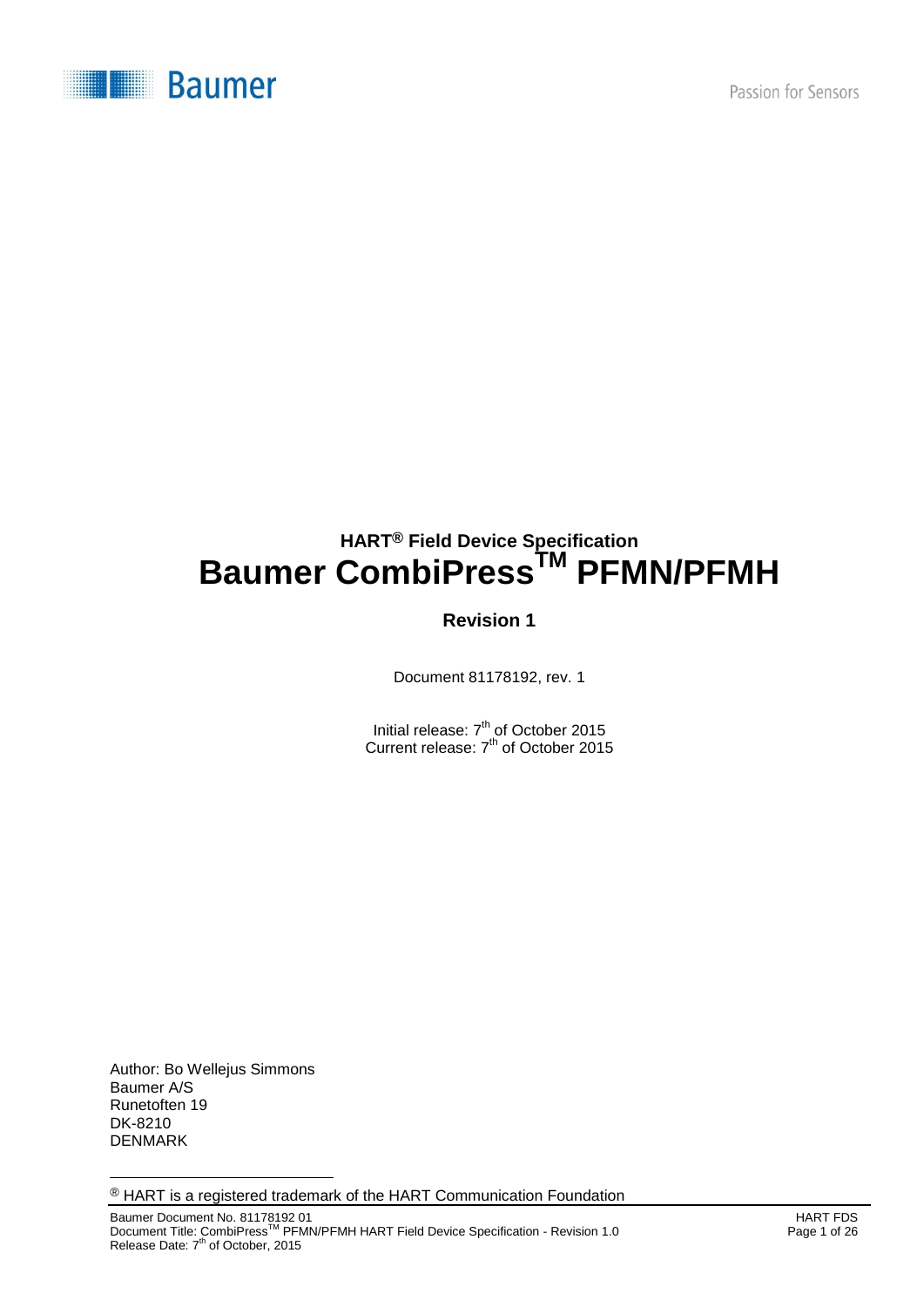

#### $\overline{1}$ **Table of Contents**

| 1                   |                                                                                          |  |
|---------------------|------------------------------------------------------------------------------------------|--|
| $\mathbf{2}$<br>2.1 |                                                                                          |  |
| 2.2                 |                                                                                          |  |
| 2.3                 |                                                                                          |  |
| 2.4<br>2.5          |                                                                                          |  |
| 3                   |                                                                                          |  |
| 4                   |                                                                                          |  |
| 5                   |                                                                                          |  |
| 5.1                 |                                                                                          |  |
| 5.1.1               |                                                                                          |  |
| 5.2<br>5.2.1        |                                                                                          |  |
| 5.3                 |                                                                                          |  |
| 5.3.1               |                                                                                          |  |
| 6                   |                                                                                          |  |
| 7                   |                                                                                          |  |
| 8                   |                                                                                          |  |
| 8.1                 |                                                                                          |  |
| 8.2                 |                                                                                          |  |
| 8.3                 |                                                                                          |  |
| 9<br>9.1            |                                                                                          |  |
| 10                  |                                                                                          |  |
| 11                  |                                                                                          |  |
| 11.1                |                                                                                          |  |
| 11.2                |                                                                                          |  |
| $12 \,$             |                                                                                          |  |
| 12.1                |                                                                                          |  |
| 12.1.1              |                                                                                          |  |
| 12.2                |                                                                                          |  |
| 13                  | Device-Specific Commands                                                                 |  |
| 13.1                | Command #130 - Read Minimum And Maximum Measure Pressure Values 14                       |  |
| 13.2                | Command #131 - Reset Minimum And Maximum Measure Pressure Values 14                      |  |
| 13.3<br>13.4        | Command #132 - Read Output Current Minimum And Maximum Limits 14                         |  |
| 13.5                |                                                                                          |  |
| 13.6                |                                                                                          |  |
| 13.7                |                                                                                          |  |
| 13.8                |                                                                                          |  |
| 13.9                |                                                                                          |  |
| 13.10<br>13.11      |                                                                                          |  |
| 13.12               |                                                                                          |  |
| 13.13               |                                                                                          |  |
| 13.14               |                                                                                          |  |
| 14                  |                                                                                          |  |
| 14.1                | Pressure Family Device Spec. Table 1 - Pressure Device Family Device Variable Status  19 |  |
|                     | Baumer Document No. 81178192 01<br><b>HART FDS</b>                                       |  |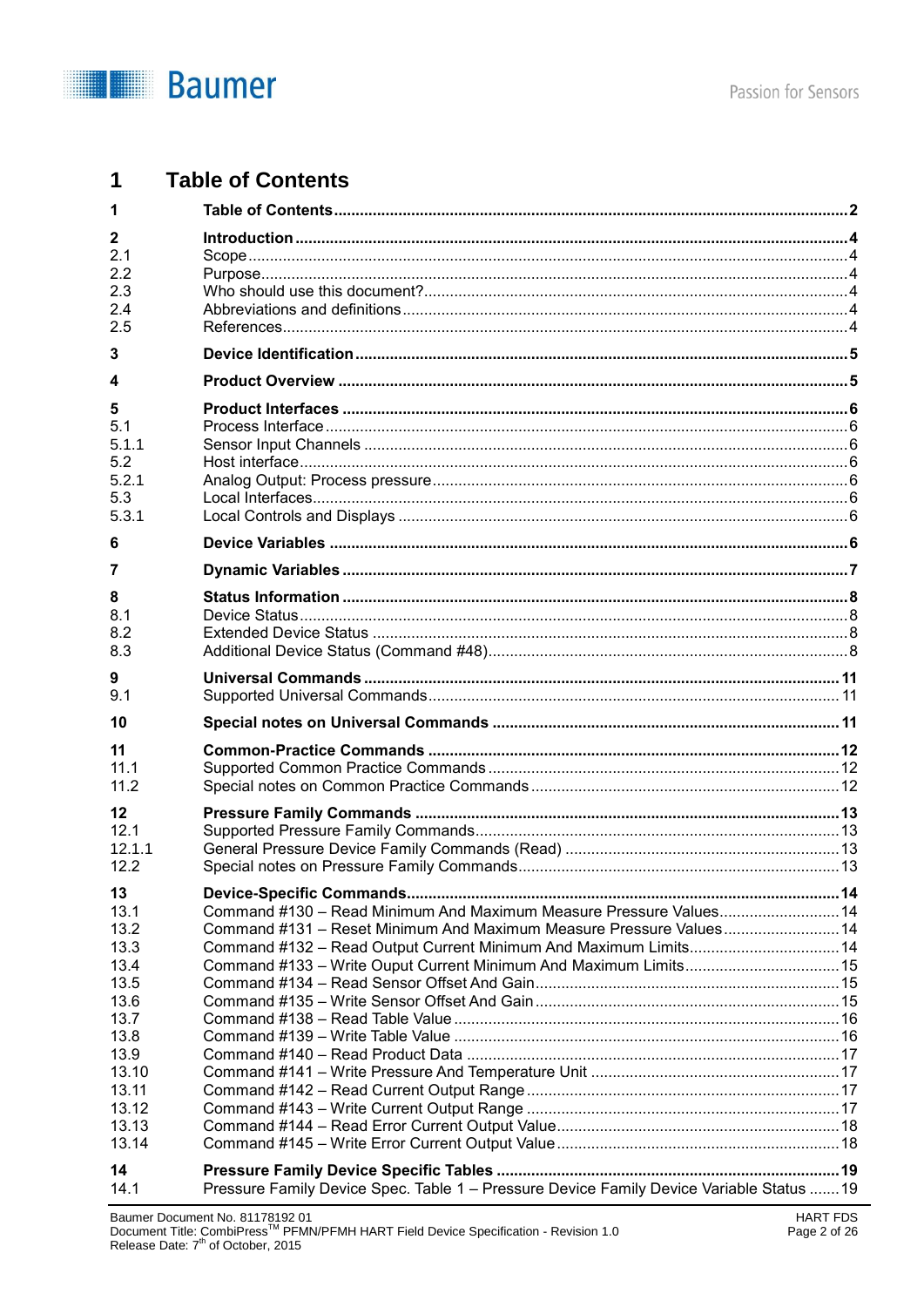

| 14.2     |                                                                             |  |
|----------|-----------------------------------------------------------------------------|--|
| 14.3     | Pressure Family Device Specific Table 3 - Pressure Family Capabilities 0 19 |  |
| 14.4     | Pressure Family Device Specific Table 4 - Pressure Family Capabilities 120  |  |
| 15       |                                                                             |  |
| 15.1     |                                                                             |  |
| 15.2     |                                                                             |  |
| 15.3     |                                                                             |  |
| 15.4     |                                                                             |  |
| 15.5     |                                                                             |  |
| 15.6     |                                                                             |  |
| 15.7     |                                                                             |  |
| 15.8     |                                                                             |  |
| 15.9     |                                                                             |  |
| 15.10    |                                                                             |  |
| 15.11    |                                                                             |  |
| 16       |                                                                             |  |
| 16.1     |                                                                             |  |
| 16.2     |                                                                             |  |
| 16.3     |                                                                             |  |
| 16.4     |                                                                             |  |
| 16.5     |                                                                             |  |
| 16.6     |                                                                             |  |
| 16.7     |                                                                             |  |
| 16.8     |                                                                             |  |
| 16.9     |                                                                             |  |
| 16.10    |                                                                             |  |
| 16.11    |                                                                             |  |
| 16.12    |                                                                             |  |
| 16.13    |                                                                             |  |
| Annex A. |                                                                             |  |
| Annex B. |                                                                             |  |
| Annex C. |                                                                             |  |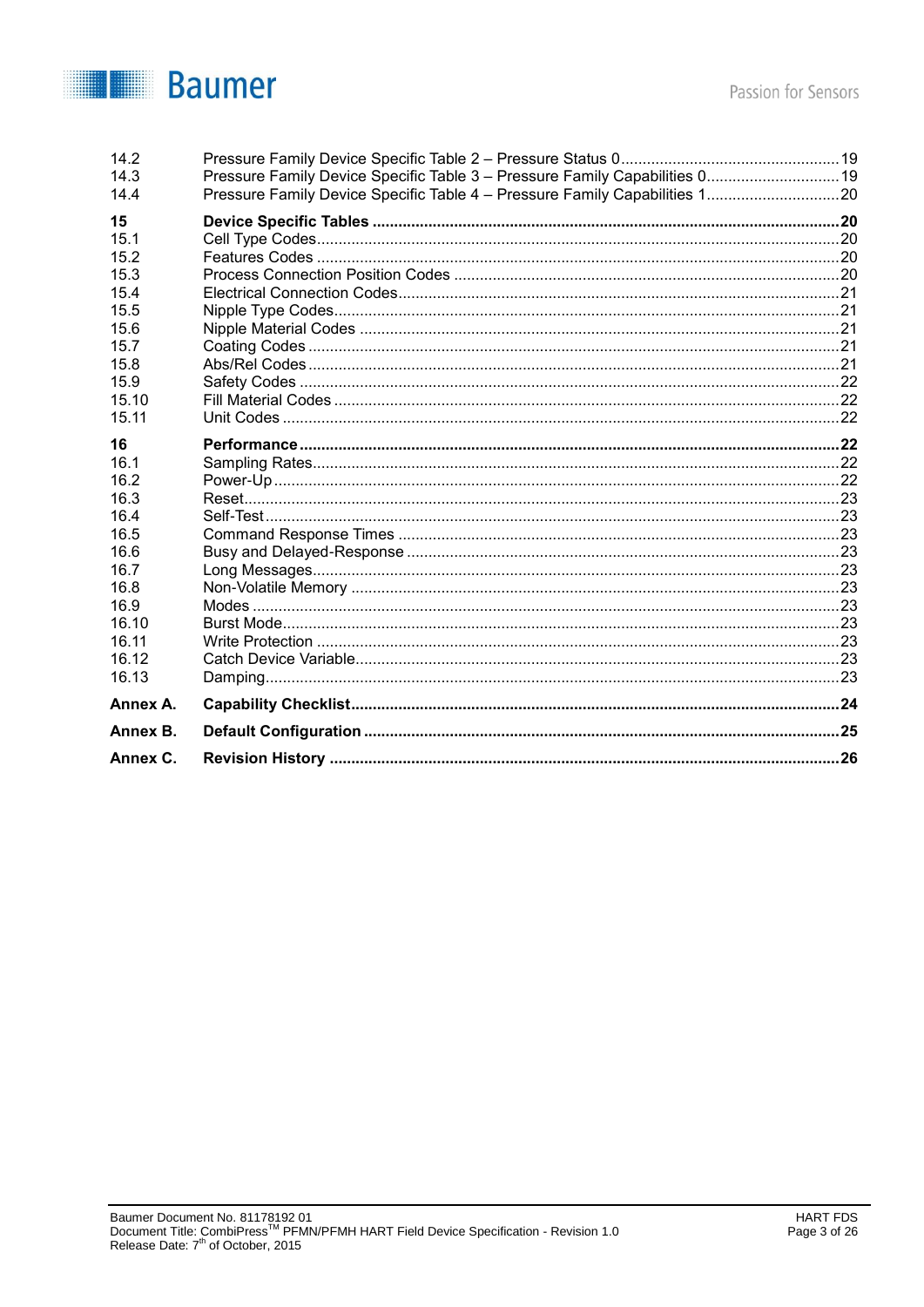

# **2 Introduction**

### **2.1 Scope**

Baumer CombiPress<sup>™</sup> PFMN/PFMH HART pressure transmitter has built-in support for the HART 7.4 protocol. Since the HART version of the transmitter operates identically with the non-HART version of the transmitter, this document focuses solely on the HART functionalities of the transmitter. For all other operational aspects of the transmitter, please consult the data sheet and the operators instructions. This document contains the necessary data for an operator, familiar with the HART protocol, to access all functions of the transmitter from a master system.

## **2.2 Purpose**

This specification is designed to complement other documentation (e.g., the *Operators instructions for CombiPressTM, type PFMx*) by providing a complete, unambiguous description of this Field Device from a HART Communication perspective

### **2.3 Who should use this document?**

The specification is designed to be a technical reference for HART capable Host Application Developers, System Integrators and knowledgeable End Users. It also provides functional specifications (e.g., commands, enumerations and performance requirements) used during Field Device development, maintenance and testing. This document assumes the reader is familiar with HART Protocol requirements and terminology.

## **2.4 Abbreviations and definitions**

| CT.          | Common Table                                                                             |
|--------------|------------------------------------------------------------------------------------------|
| DT           | Device Specific Table                                                                    |
| uint-8       | 8-bit unsigned integer, representing value 0  255, can also be used for single bit flags |
| uint-16      | 16-bit unsigned integer, representing value 0  65535                                     |
| float        | 32-bit IEEE-754 (IEC 559) compatible single floating point variable                      |
| <b>ASCII</b> | ISO Latin-1 (ISO 8859) string text                                                       |
| packed       | HART specific Packed ASCII format                                                        |
| PV           | <b>Primary Variable</b>                                                                  |
| <b>SV</b>    | Secondary Variable                                                                       |

### **2.5 References**

*HART Smart Communications Protocol Specification*. HCF\_SPEC-12. Available from the HCF. *Operators instructions CombiPressTM , type PFMx*, Document 11120948. Available from [www.baumer.com.](http://www.baumer.com/)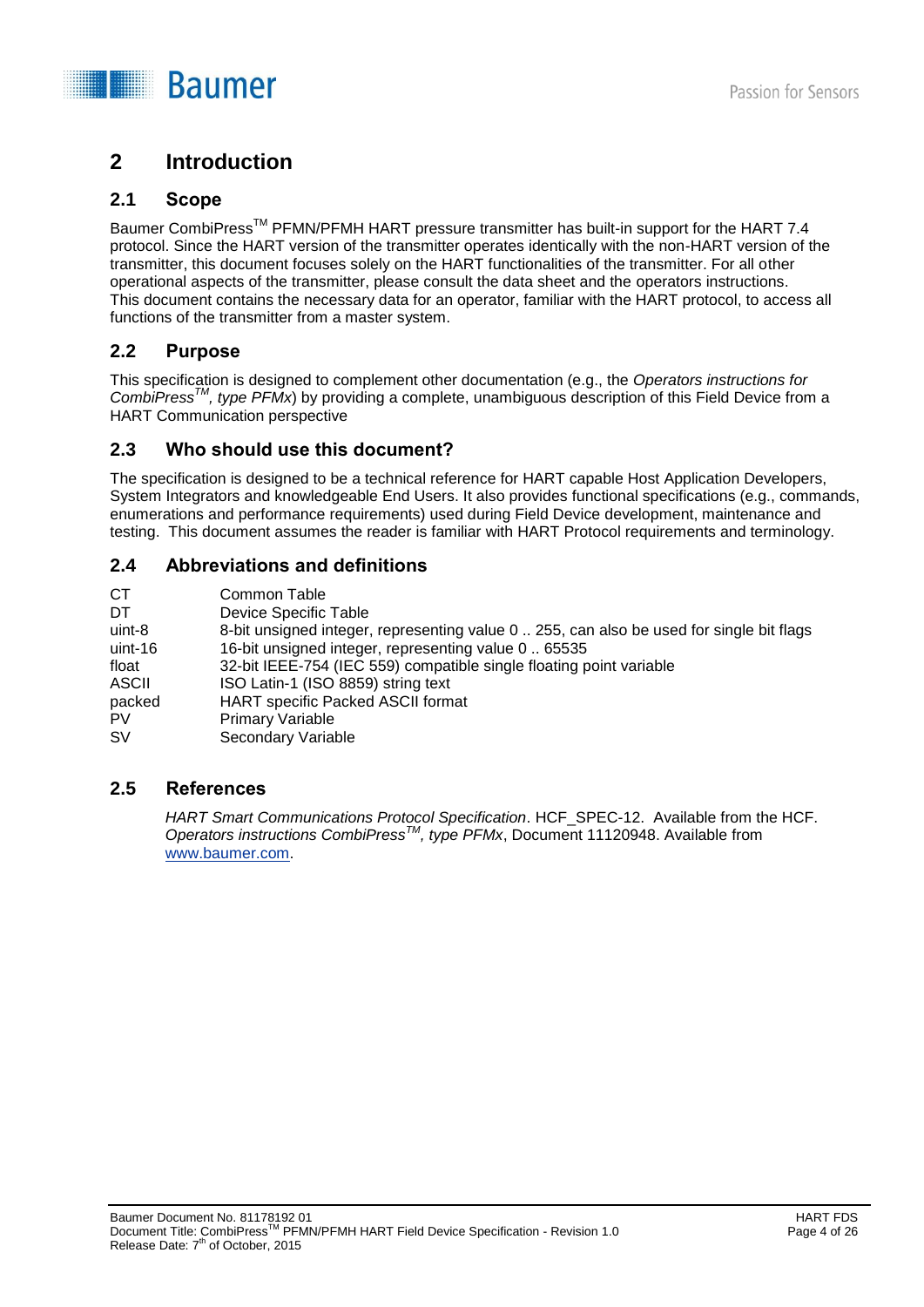

٦

# **3 Device Identification**

| <b>Manufacturer Name:</b>         | Baumer              | Model Name(s):           | CombiPress <sup>™</sup> PFMx |
|-----------------------------------|---------------------|--------------------------|------------------------------|
| <b>Manufacture ID Code:</b>       | 96<br>$(60$ Hex $)$ | <b>Device Type Code:</b> | (F0 Hex)<br>240              |
| <b>HART Protocol Revision</b>     | 7.4                 | <b>Device Revision:</b>  |                              |
| <b>Number of Device Variables</b> | 4                   |                          |                              |
| <b>Physical Layers Supported</b>  | FSK                 |                          |                              |
| <b>Physical Device Category</b>   | Transmitter         |                          |                              |

# **4 Product Overview**

The CombiPress<sup>™</sup> PFMN/PFMH is a loop powered 4-20mA pressure transmitter, that comes in both an industrial and a hygienic version, for which both absolute and relative pressure transmitters are available. The HART version of the transmitters have the HART signal connected directly on the 4-20mA pressure output. The transmitter also features an internal temperature sensor, used for internal temperature compensation of the pressure. The temperature measured is only avaliable via digital communication, either via HART, on the Baumer FlexProgram or on an attached CombiView DFON display.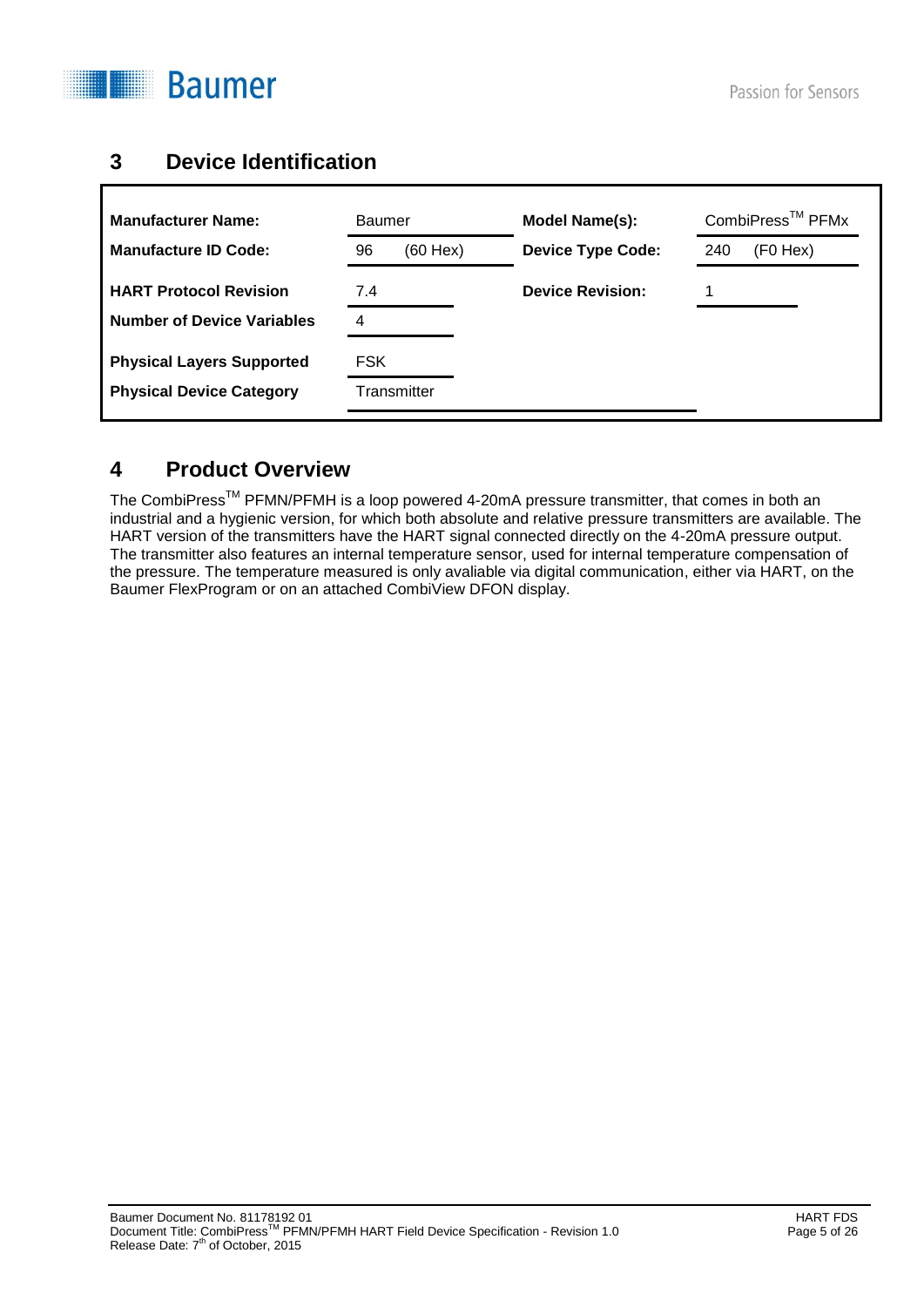

# **5 Product Interfaces**

#### **5.1 Process Interface**

#### 5.1.1 **Sensor Input Channels**

The pressure sensors come in many different shapes and for many different pressure ranges. The pressure sensor also acts a temperature sensor, providing a temperature reading of the media temperature, which is used for temperature compensation, as well as being availabe for digital readout.

#### **5.2 Host interface**

The transmitter has a single 4-20mA current output channel, configurable with linear over-range from 3.5 to 23 mA. Within the 4 to 20 mA range, a 30 point pressure table can be used to make non-linear pressure-tocurrent output. This current output channel supports HART Communication on the HART version of the transmitter.

The error output current, to be used in case of transmitter error, is fully configurable in the range 3.5 to 23 mA.

|                               | <b>Direction</b> | Values (% of range)    | Values (mA or V)  |
|-------------------------------|------------------|------------------------|-------------------|
| Linear over-range             | Down             | $-3.13\%$ to $-0.01\%$ | 3.50 to 3.99 mA   |
|                               | Up               | 100.01% to 118.75%     | 20.01 to 23.00 mA |
| Device malfunction indication | Fixed value      | $-3.13\%$ to 118.75%   | 3.50 to 23.00 mA  |
| Maximum current               |                  | 118.75%                | $23.0 \text{ mA}$ |
| Multi-Drop current draw       |                  |                        | 4.0 mA            |
| Lift-off voltage              |                  |                        | 10.0V             |

#### 5.2.1 **Analog Output: Process pressure**

The two-wire 4-20mA pressure loop current output is connected on two terminals marked "Supply" (+/-). Refer to the Operating instructions for detail on connecting the device. The output current corresponds to the transmitter's Primary Variable, which is the device variable for pressure. HART Communication is supported on this current loop output.

## **5.3 Local Interfaces**

#### 5.3.1 **Local Controls and Displays**

This device can be attached to a DFON display, providing local in-situ measurement readout and configuration possibilities. A DFON display is connected with the provided flat ribbon cable provided with the display unit. FlexProgram configuration is also possible on the two Com. terminals 1 and 2. A PC and a Baumer FlexProgrammer 9701 must be used for this. Standalone configuration with the FlexProgrammer is also possible, using the FlexProgrammer 9701 as a vessel for configuration data. Please refer to the Operating instructions manual for more information.

# **6 Device Variables**

This Field Device does not expose any Device Variables.

| DV No. | <b>Name</b>    | <b>Description</b>      | <b>Unit codes</b>                                                                                                             | <b>Classification</b><br>code |
|--------|----------------|-------------------------|-------------------------------------------------------------------------------------------------------------------------------|-------------------------------|
| 0, 246 | Pressure<br>PV | <b>Process Pressure</b> | "Hg<br>2<br>mmHg<br>5<br>6<br>psi<br>bar<br>mbar<br>8<br>kg/cm <sup>2</sup><br>10<br>12<br>kPa<br>14<br>atm<br>$H_2$ 0<br>177 | 65 Pressure                   |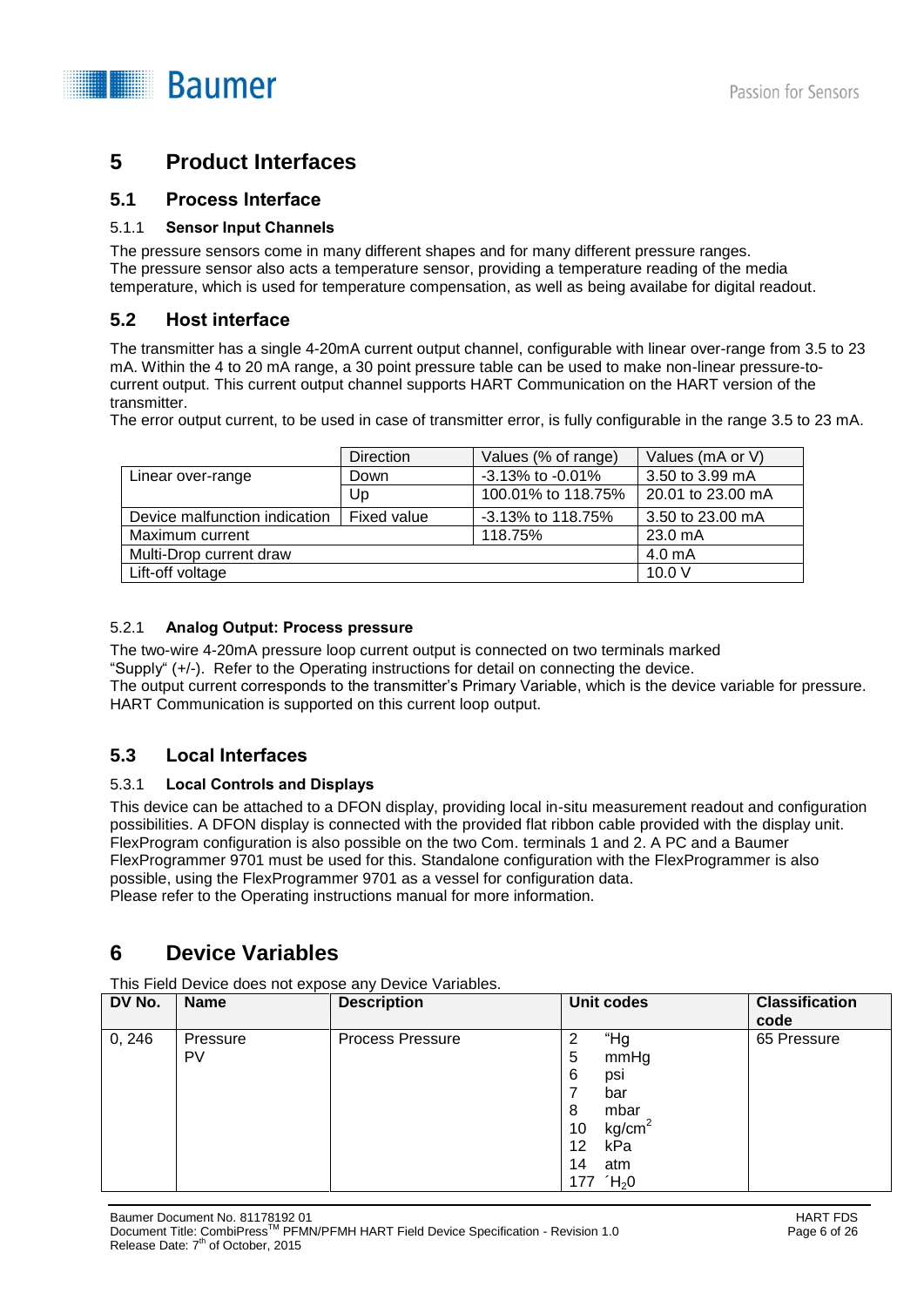



|        |                  |                               |    | 237 MPa                            |                  |
|--------|------------------|-------------------------------|----|------------------------------------|------------------|
|        |                  |                               |    | 238 "H <sub>2</sub> 0              |                  |
|        |                  |                               |    | 239 mm $H_2$ 0                     |                  |
|        |                  |                               |    | 241 mH <sub>2</sub> 0 (dev. spec.) |                  |
| 1, 247 | Temperature      | Cell temperature              | 32 | $\rm ^{0}C$                        | 64 Temperature   |
|        | SV               |                               | 33 | ${}^{0}F$                          |                  |
| 3, 244 | Percent of Range | Output in % of full scale     | 57 | %                                  | Not Class'd<br>0 |
| 4, 245 | Loop Current     | Loop Current associated with  | 39 | mA                                 | 84 Current       |
|        |                  | Device Variable 0,            |    |                                    |                  |
|        |                  | representing process pressure |    |                                    |                  |

Only Pressure (PV) and Temperature (SV) allow changing of unit codes.

The different  $H_2$ 0 column units are defined at 4  $^0C$ .

NOTE: Device specific unit code  $mH_20$  is used instead of HCF common table unit code for  $mH_20$ .

# **7 Dynamic Variables**

Two Dynamic Variables are implemented.

| Dyn var.  | <b>Meaning</b> |                 | <b>Unit codes</b>       |
|-----------|----------------|-----------------|-------------------------|
| <b>PV</b> | Pressure       | 2               | "Hg                     |
|           |                | 5               | mmHg                    |
|           |                | 6               | psi                     |
|           |                | 7               | bar                     |
|           |                | 8               | mbar                    |
|           |                | 10              | kg/cm <sup>2</sup>      |
|           |                | 12 <sup>2</sup> | kPa                     |
|           |                | 14              | atm                     |
|           |                |                 | 177 $H_2$ 0             |
|           |                |                 | 237 MPa                 |
|           |                |                 | 238 "H <sub>2</sub> 0   |
|           |                |                 | 239 mm $H_2$ 0          |
|           |                |                 | 241 $mH20$ (dev. spec.) |
| SV        | Temperature    | 32              | $^0C$                   |
|           |                | 33              | $^0$ F                  |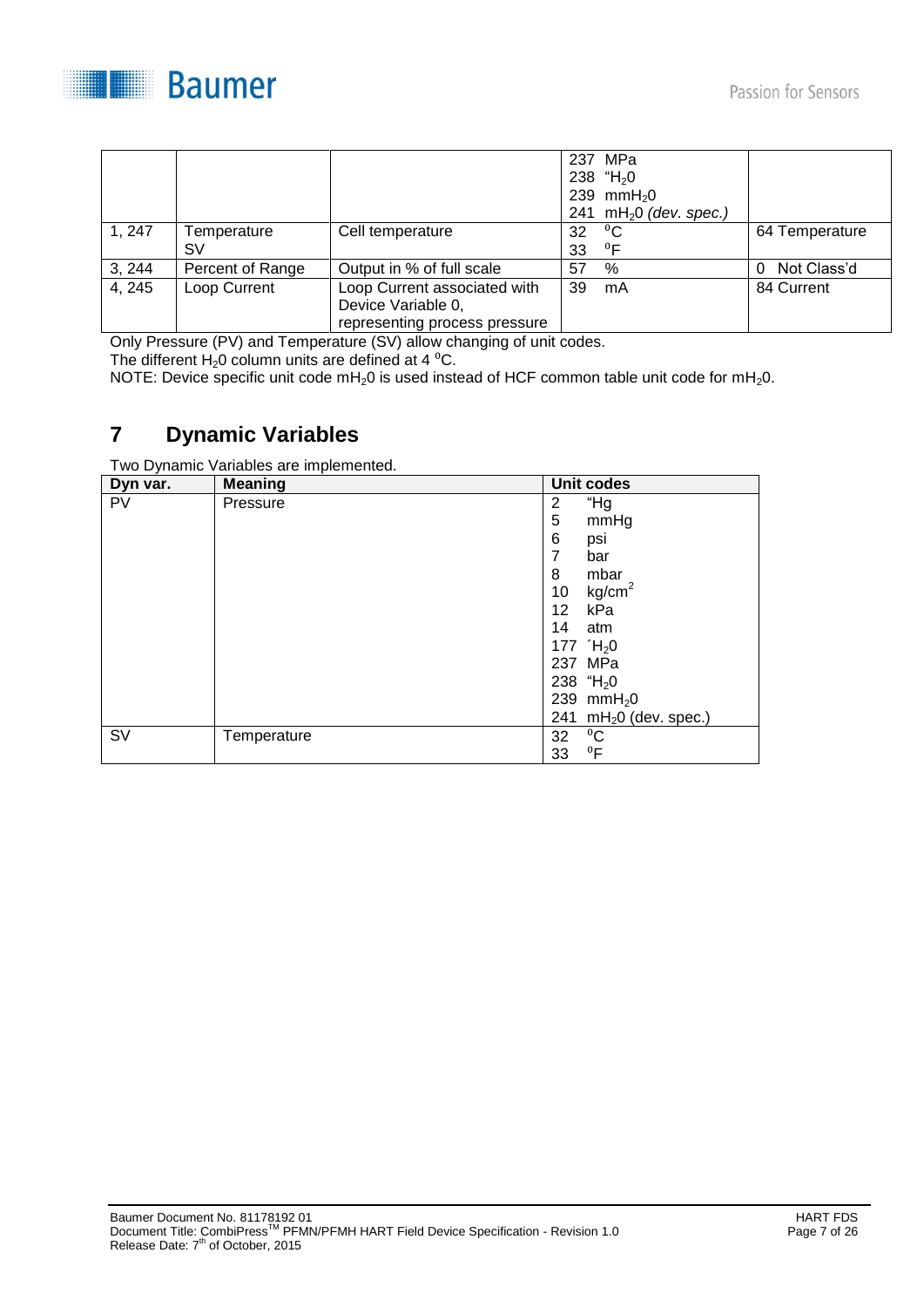

# **8 Status Information**

#### **8.1 Device Status**

The Field Device Status byte is contained in the second data byte in messages from the device. The following table defines the meaning of the different status bits.

| <b>Bit</b>     | <b>Definition</b>                     | <b>Description</b>                                                                                                                                                                            |
|----------------|---------------------------------------|-----------------------------------------------------------------------------------------------------------------------------------------------------------------------------------------------|
| 7              | Device Malfunction                    | Is set if an electronic defect or memory defect is<br>detected.                                                                                                                               |
| 6              | <b>Configuration Changed</b>          | Is set if a HART command results in writing new data<br>to a configuration register.<br>The bit is set no matter if the value written is changed<br>or identical to the already stored value. |
| 5              | Cold Start                            | Is set upon restart. It is reset for each master after<br>responding to the first command from that specific<br>master.                                                                       |
| $\overline{4}$ | More Status Available                 | <b>NOT USED</b>                                                                                                                                                                               |
| 3              | <b>Loop Current Fixed</b>             | This bit is set if device is running with fixed loop<br>current, eg. in Fixed Current Mode (Command 40) or<br>if Loop Current Signaling mode is turned off (e.g. in<br>Multidrop Mode).       |
| 2              | <b>Loop Current Saturated</b>         | Is set if the loop current is capped by either the upper<br>or lower current limits.                                                                                                          |
|                | Non-Primary Variable Out of<br>Limits | Is set if SV is high or low limited.                                                                                                                                                          |
| $\Omega$       | Primary Variable Out of Limits        | Is set if PV is high or low limited.                                                                                                                                                          |

## **8.2 Extended Device Status**

Extended Device Status is returned along with Additional Device Status by HART Command 48. Two bits are supported in this device.

| <b>Bit</b> | <b>Definition</b>             | Description                                                                                                                                                                                    |
|------------|-------------------------------|------------------------------------------------------------------------------------------------------------------------------------------------------------------------------------------------|
| 3.7        | <b>NOT USED</b>               |                                                                                                                                                                                                |
|            | <b>Critical Power Failure</b> | Is set if the device detects that the power supply is<br>not performing as expected.                                                                                                           |
|            | Device Variable Alert         | This bit is set if any Device Variable is<br>simulated/fixed, or the environmental conditions are<br>out of range. It will also be se if an electronic defect<br>or memory defect is detected. |
| $\Omega$   | NOT USED                      |                                                                                                                                                                                                |

## **8.3 Additional Device Status (Command #48)**

Command #48 returns 14 bytes of data, with the following status information:

| <b>Byte</b> | Bit               | Definition                         | Description                       |
|-------------|-------------------|------------------------------------|-----------------------------------|
|             |                   | Device Specific Error Status Flags |                                   |
| 0           | $7-2$             | <b>NOT USED</b>                    |                                   |
|             |                   | <b>ADC Comm Error</b>              | Is set if ADC communication fails |
|             |                   | <b>Wire Break</b>                  | Is set if wire break is detected  |
|             | Device Specific 0 |                                    |                                   |
|             | $7-0$             | <b>NOT USED</b>                    |                                   |
|             | Device Specific 1 |                                    |                                   |
| 2           | 7-0               | <b>NOT USED</b>                    |                                   |
| 3           | Device Specific 2 |                                    |                                   |
|             | $7-0$             | <b>NOT USED</b>                    |                                   |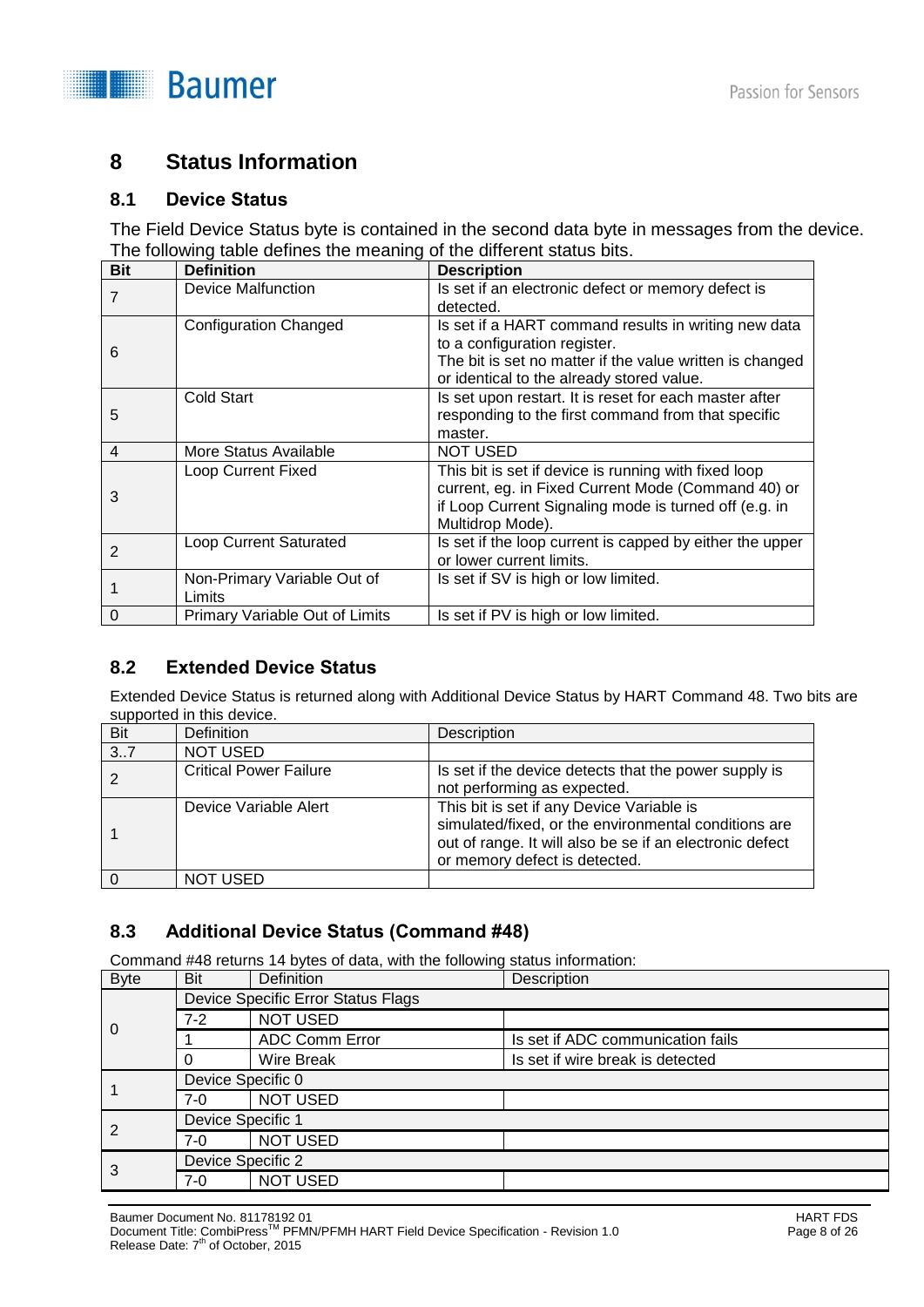| 4 | Device Specific 3 |                                         |                                                                                                                            |
|---|-------------------|-----------------------------------------|----------------------------------------------------------------------------------------------------------------------------|
|   | $7 - 0$           | <b>NOT USED</b>                         |                                                                                                                            |
| 5 | Device Specific 4 |                                         |                                                                                                                            |
|   | $7 - 0$           | <b>NOT USED</b>                         |                                                                                                                            |
|   |                   | <b>Extended Device Status</b>           |                                                                                                                            |
|   | $7 - 3$           | <b>NOT USED</b>                         |                                                                                                                            |
| 6 | $\overline{2}$    | <b>Critical Power Failure</b>           | See Extended Device Status                                                                                                 |
|   | 1                 | Device Variable Alert                   | See Extended Device Status                                                                                                 |
|   | $\Omega$          | <b>NOT USED</b>                         |                                                                                                                            |
| 7 | <b>NOT USED</b>   |                                         |                                                                                                                            |
|   | $7 - 0$           | <b>NOT USED</b>                         |                                                                                                                            |
|   |                   | Standardized Status 0                   |                                                                                                                            |
|   | $\overline{7}$    | <b>NOT USED</b>                         |                                                                                                                            |
|   | 6                 | <b>Electronic Defect</b>                | Is set in case of wire break                                                                                               |
|   | 5                 | <b>Environment Conditions out of</b>    | This bit is set if either ambient temperatures are out                                                                     |
|   |                   | Range                                   | of range.                                                                                                                  |
|   | 4                 | Power Supply Conditions out of<br>Range | Is set if the device detects that the power supply is<br>not performing as expected.                                       |
| 8 | 3                 | Watchdog Reset Executed                 | This bit is set in case of the watchdog resetting the<br>device, in case of firmware running into a software<br>dead-lock. |
|   | $\overline{2}$    | Non-volatile Memory Defect              | This bit is set if a problem with the system memory is<br>detected.                                                        |
|   | 1                 | Device Variable Simulation Active       | Is set if any device variable is being simulated, e.g.<br>by in-factory system test.                                       |
|   | $\Omega$          | <b>NOT USED</b>                         |                                                                                                                            |
|   |                   | <b>Standardized Status 1</b>            |                                                                                                                            |
|   | $7 - 3$           | <b>NOT USED</b>                         |                                                                                                                            |
|   | $\overline{2}$    | <b>Event Notification Overflow</b>      | This bit is set if the internal processor becomes                                                                          |
|   |                   |                                         | overworked, not able to execute all tasks given within                                                                     |
| 9 |                   |                                         | the allowed time.                                                                                                          |
|   | 1                 | <b>Discrete Variable Simulation</b>     | Is set if any device variable is being simulated, e.g.                                                                     |
|   |                   |                                         | by in-factory system test.                                                                                                 |
|   | $\Omega$          | <b>Simulation Active</b>                | Is set if any device variable is being simulated, e.g.                                                                     |
|   |                   |                                         | by in-factory system test.                                                                                                 |

Table continues on next page ..

**Baumer**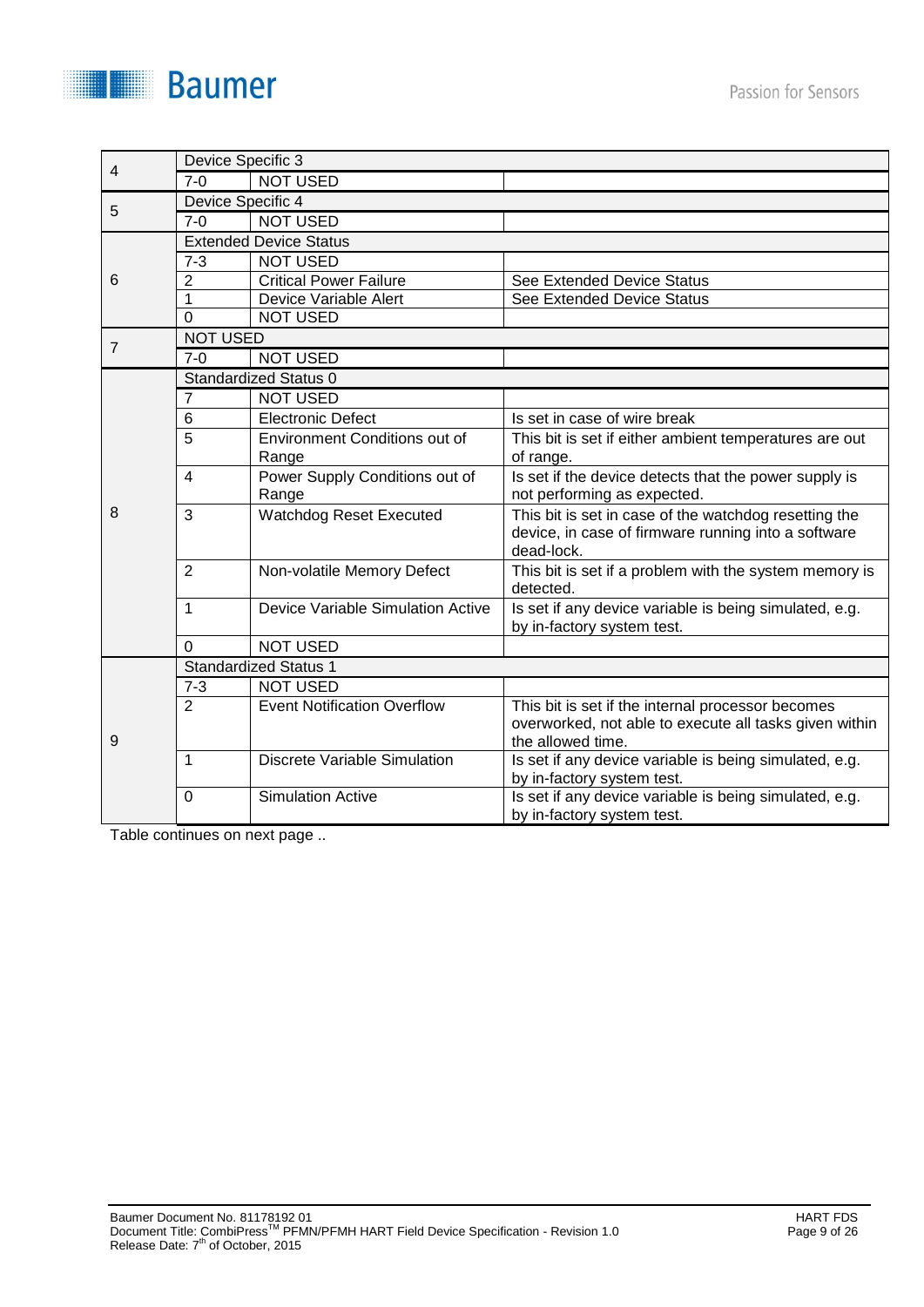

#### .. table continued from previous page.

|    |                              | Analog Channel Saturated     |                                                                                                                                                                                                                       |  |  |  |
|----|------------------------------|------------------------------|-----------------------------------------------------------------------------------------------------------------------------------------------------------------------------------------------------------------------|--|--|--|
|    | $7-2$                        | <b>NOT USED</b>              |                                                                                                                                                                                                                       |  |  |  |
| 10 |                              | Analog Channel 1             | Is set if Analog Channel 1 is capped by either the<br>upper or lower current limit.                                                                                                                                   |  |  |  |
|    | 0                            | <b>NOT USED</b>              |                                                                                                                                                                                                                       |  |  |  |
| 11 |                              | <b>Standardized Status 2</b> |                                                                                                                                                                                                                       |  |  |  |
|    | 7-0                          | <b>NOT USED</b>              |                                                                                                                                                                                                                       |  |  |  |
| 12 | <b>Standardized Status 3</b> |                              |                                                                                                                                                                                                                       |  |  |  |
|    | 7-0                          | <b>NOT USED</b>              |                                                                                                                                                                                                                       |  |  |  |
|    |                              | Analog Channel Fixed         |                                                                                                                                                                                                                       |  |  |  |
|    | $7 - 3$                      | <b>NOT USED</b>              |                                                                                                                                                                                                                       |  |  |  |
| 13 |                              | Analog Channel 1             | Is set if Analog Channel 1 is fixed by either Fixed<br>Current Mode (Command 40) or if Loop Current<br>Signaling mode is turned off (e.g. in Multidrop Mode).<br>It can also be caused by a running in-factory system |  |  |  |
|    |                              |                              | test.                                                                                                                                                                                                                 |  |  |  |
|    | 0                            | <b>NOT USED</b>              |                                                                                                                                                                                                                       |  |  |  |

NOT USED bits are always set to 0.

These status bits are updated immediately before and immediatley after each command to the device is handled..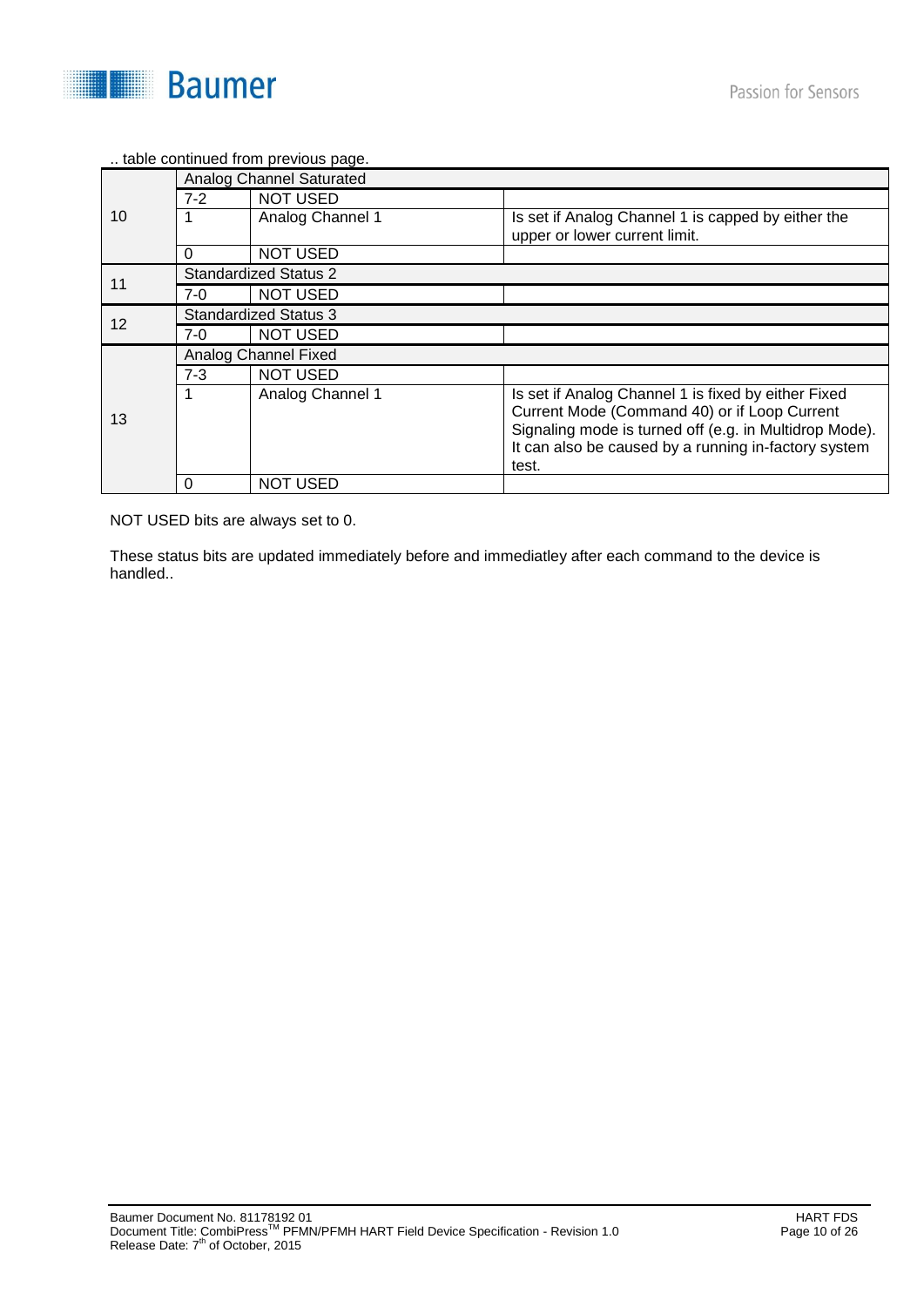

# **9 Universal Commands**

#### **9.1 Supported Universal Commands**

All Universal Commands are mandatory and are supported. Following Universal Commands are implemented:

- 0 Read Unique Identifier<br>1 Read Primary Variable
- 1 Read Primary Variable<br>2 Read Loop Current And
- 2 Read Loop Current And Percent Of Range<br>3 Read Dynamic Variables And Loop Current
- 3 Read Dynamic Variables And Loop Current
- 6 Write Polling Address
- 7 Read Loop Configuration
- 8 Read Dynamic Variable Classifications
- 9 Read Device Variables with Status
- 11 Read Unique Identifier Associated With Tag
- 12 Read Message
- 13 Read Tag, Descriptor, Date
- 14 Read Primary Variable Transducer Information
- 15 Read Device Information
- 16 Read Final Assembly Number
- 17 Write Message
- 18 Write Tag, Descriptor, Date
- 19 Write Final Assembly Number
- 20 Read Long Tag
- 21 Read Unique Identifier Associated With Long Tag
- 22 Write Long Tag<br>38 Reset Configura
- 38 Reset Configuration Changed Flag<br>48 Read Additional Device Status
- Read Additional Device Status

# **10 Special notes on Universal Commands**

Command #3: Returns PV and SV. This totals in 14 data bytes.

Command #9: This command supports up to 4 device variables. This totals in up to 37 data bytes, including the time stamp.

If more than 4 device variables are requested, only the first 4 are returned, along with a warning.

Command #14: Transducer serial number is not supported. The units code for limits and minimum span is equal to that of the Primary Variable.

Command #15: Write protect is not implemented, and Write Protect Code is therefore always returned as "251" (None). The unit code for Primary Variable range values is the same as is used for the Primary Variable.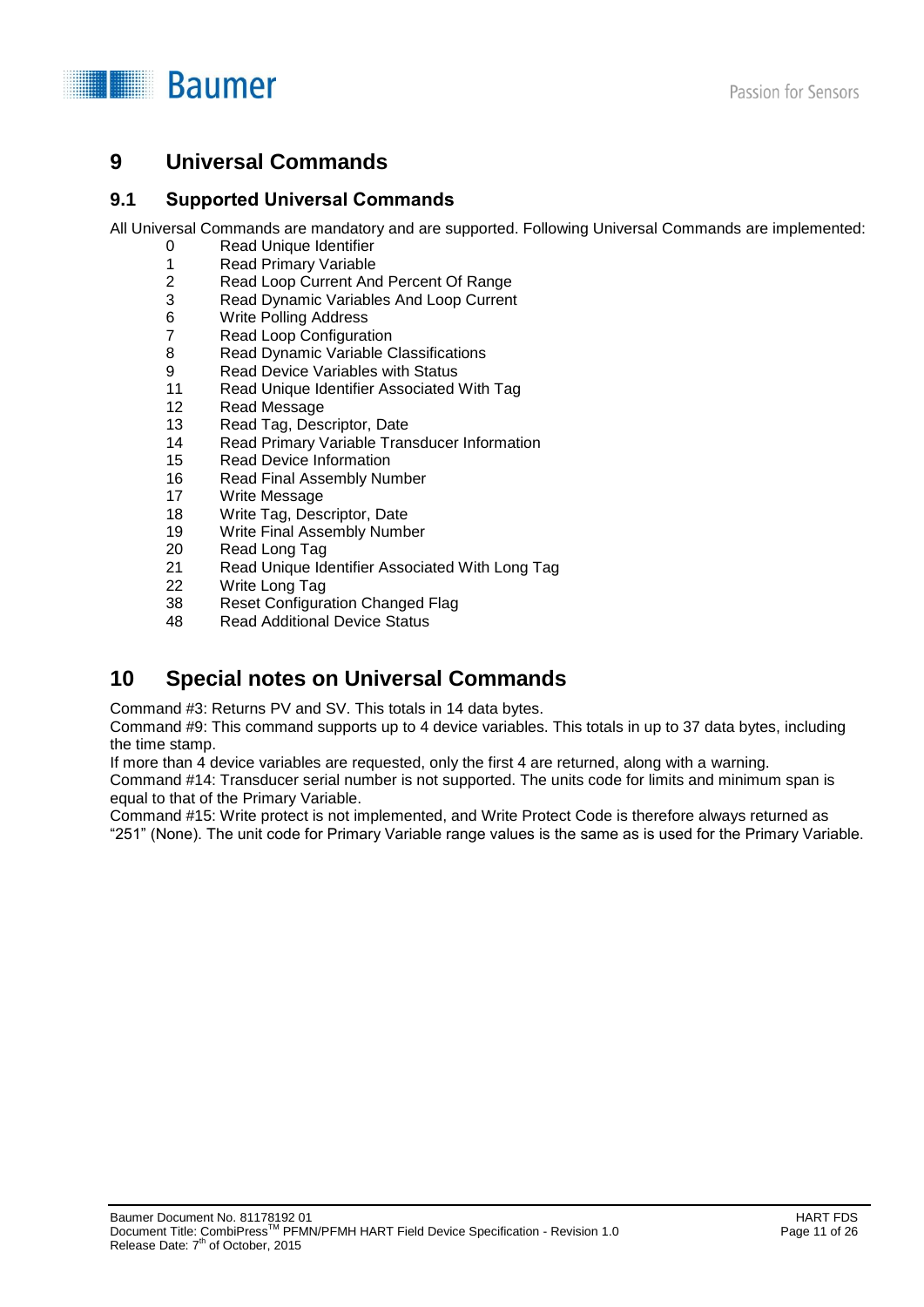



# **11 Common-Practice Commands**

### **11.1 Supported Common Practice Commands**

The following common-practice commands are implemented:

- 34 Write Primary Variable Damping Value<br>35 Write Primary Variable Range Values
- Write Primary Variable Range Values
- 36 Set Primary Variable Upper Range Value
- 37 Set Primary Variable Lower Range Value
- 38 Reset "Configuration Changed" Flag
- 40 Enter/Exit Fixed Current Mode
- 42 Perform Device Reset
- 43 Set Primary Variable Zero
- 44 Write Primary Variable Units<br>45 Trim Loop Current Zero
- 45 Trim Loop Current Zero<br>46 Trim Loop Current Gain
- Trim Loop Current Gain
- 47 Write Primary Variable Transfer Function
- 48 Read Additional Device Status
- 50 Read Dynamic Variable Assignment
- 80 Read Device Variable Trim Points
- 81 Read Device Variable Trim Guidelines
- 82 Write Device Variable Trim Point
- 83 Reset Device Variable Trim Points

# **11.2 Special notes on Common Practice Commands**

Command #45: Prior to issuing this command, the loop current must be fixed at exactly 4.000mA (set with command 40).

Command #46: Prior to issuing this command, the loop current must be fixed at exactly 20.000mA (set with command 40).

Command #48: Returns 14 bytes of data.

Command #80: This command can only be used on PV / Device Variable 0.

Command #81: This command can only be used on PV / Device Variable 0.

Command #82: This command can only be used on PV / Device Variable 0.

Command #83: This command can only be used on PV / Device Variable 0.

Passion for Sensors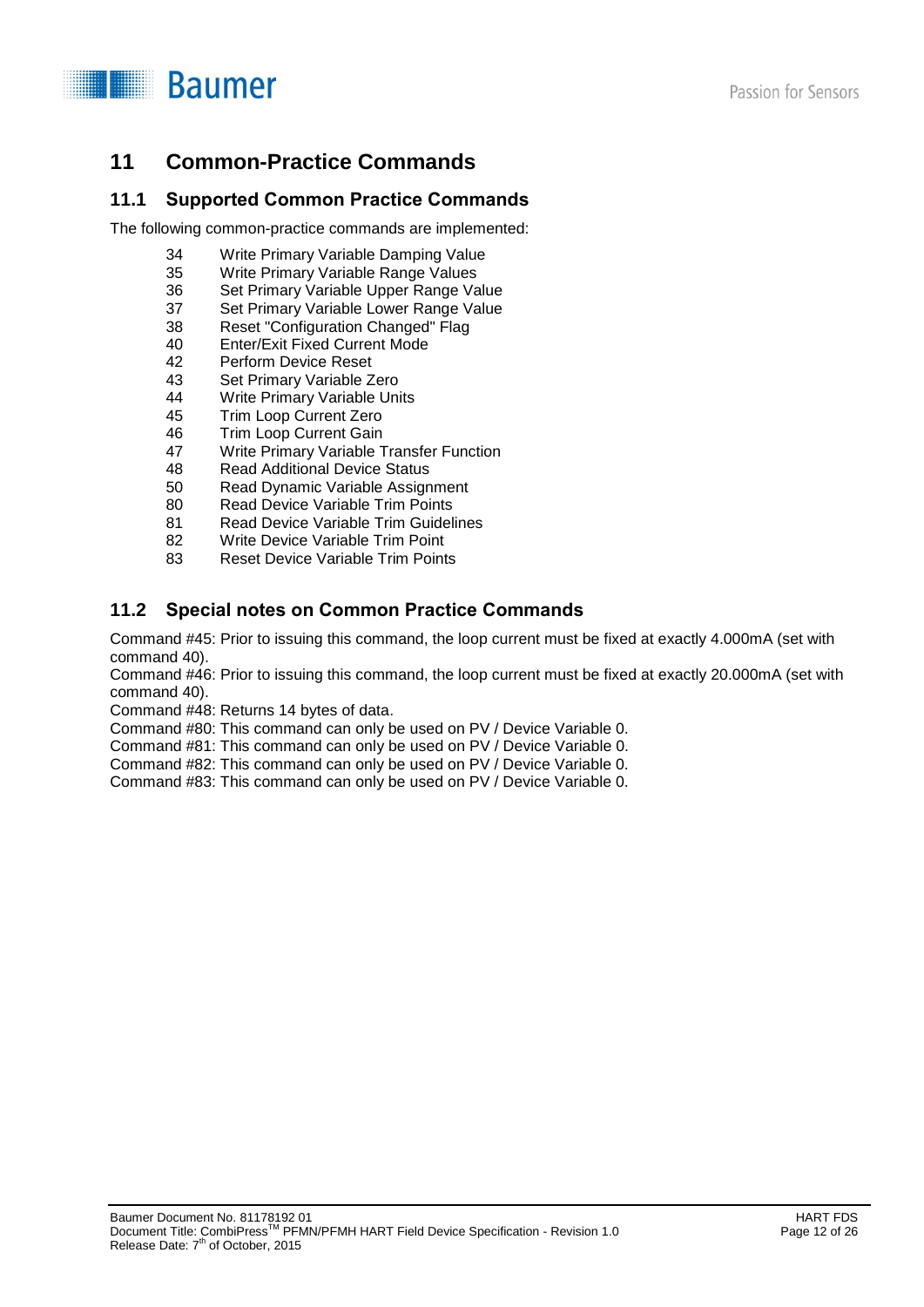

# **12 Pressure Family Commands**

The following conductivity family commands are taken from the Pressure Family Specification revision 1.0, Draft L.

The upper byte of all the 16-bit command codes is set to 0x05 for Pressure Family Commands, and in theory there are command codes enough for 256 commands in the family, from 0x0500 to 0x05FF.

For details on the Pressure Family Commands, please refer to the Pressure Device Family Specification HCF SPEC-160.5, available from the HART Communications Foundation.

## **12.1 Supported Pressure Family Commands**

Implemented pressure family commands are as follows:

#### 12.1.1 **General Pressure Device Family Commands (Read)**

- 1280 Read Pressure Status
- 1281 Read Capabilities
- 1282 Read Supported Status Mask
- 1283 Read Pressure Sensor Information
- 1284 Read Process Connection<br>1285 Read Associated Device V
- **Read Associated Device Variables**

## **12.2 Special notes on Pressure Family Commands**

Command #1283: On the CombiPress<sup>™</sup> PFMN / PFMH the returned Minimum Absolute Pressure represents the Lower Range of the sensor, while Maximum Static Pressure represents the Upper Range of the sensor.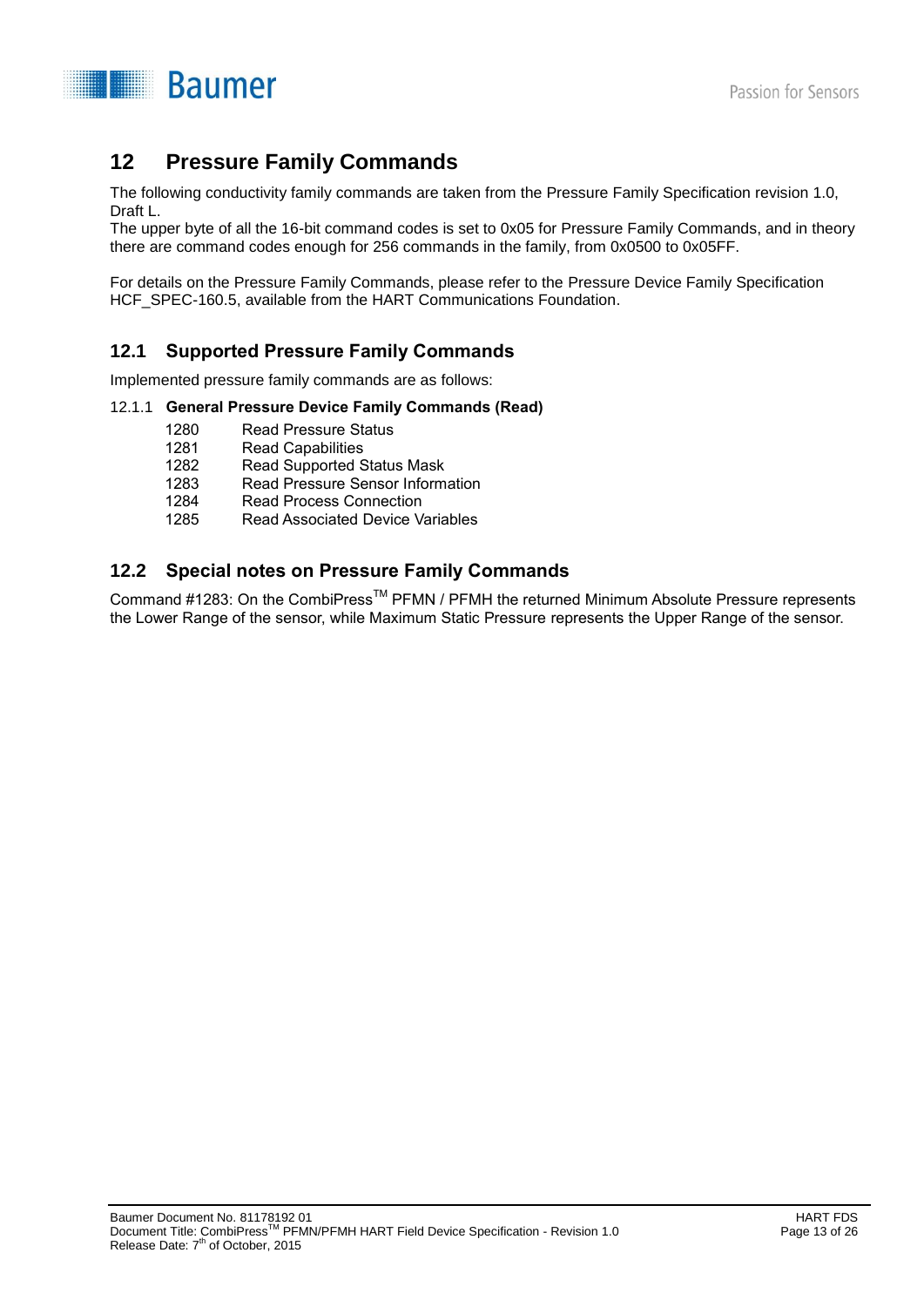

# **13 Device-Specific Commands**

The following device-specific commands are implemented:

Command 130 – Read Minimum And Maximum Measured Pressure Values Command 131 – Reset Minimum And Maximum Measured Pressure Values Command 132 – Read Output Current Mainiml and Maximum Limits Command 133 – Write Output Current Mainiml and Maximum Limits Command 134 – Read Sensor Offset And Gain Command 135 – Write Sensor Offset And Gain Command 138 – Read Table Value Command 139 – Write Table Value Command 140 – Read Product Data Command 141 – Write Pressure And Temperature Unit Command 142 – Read Current Output Range Command 143 – Write Current Output Range Command 144 – Read Error Current Output Value Command 145 – Write Error Current Output Value

## **13.1 Command #130 – Read Minimum And Maximum Measure Pressure Values**

This command returns the Minimum and Maximum measured pressure since startup/reset. The values are of the currently selected unit.

| Request data frame |                          |                    | Response data frame |        |                        |
|--------------------|--------------------------|--------------------|---------------------|--------|------------------------|
| <b>Byte</b>        | Format                   | <b>Description</b> | <b>Byte</b>         | Format | Description            |
|                    | $\overline{\phantom{a}}$ | No request bytes   | 03                  | float  | Minimum Measured Value |
|                    |                          |                    | 4                   | float  | Maximum Measured Value |

# **13.2 Command #131 – Reset Minimum And Maximum Measure Pressure Values**

This command resets the Minimum and Maximum measured pressure since startup/reset.

| Request data frame |  |                             |              | Response data frame |                             |  |
|--------------------|--|-----------------------------|--------------|---------------------|-----------------------------|--|
| <b>B</b> vte       |  | <b>Format   Description</b> | <b>B</b> vte |                     | <b>Format   Description</b> |  |
|                    |  | No request bytes            |              |                     | No response bytes           |  |

## **13.3 Command #132 – Read Output Current Minimum And Maximum Limits**

This command returns the Minimum and Maximum limits for the output loop current. The output will not go beyond this current.

| Request data frame |               |                    |             | Response data frame |                                     |
|--------------------|---------------|--------------------|-------------|---------------------|-------------------------------------|
| <b>Byte</b>        | <b>Format</b> | <b>Description</b> | <b>Byte</b> | <b>Format</b>       | <b>Description</b>                  |
|                    |               | No request bytes   | 03          | float               | <b>Output Current Minimum Limit</b> |
|                    |               |                    | 4           | float               | Output Current Maximum Limi         |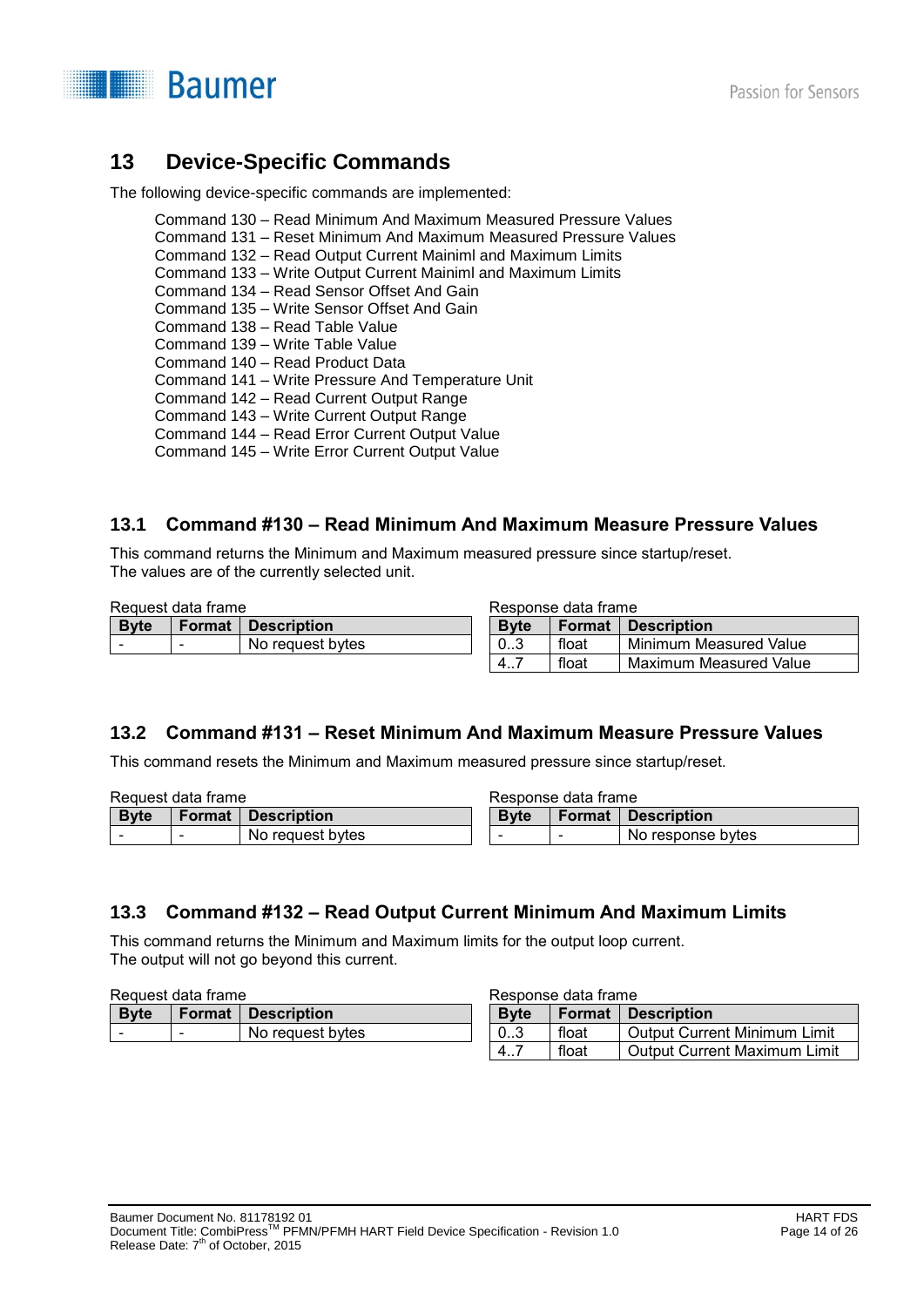

# **13.4 Command #133 – Write Ouput Current Minimum And Maximum Limits**

This command is used to setup the Minimum and Maximum limits for the output loop current. The unit used is mA.

#### Request data frame

| <b>Byte</b> |       | Format Description           |
|-------------|-------|------------------------------|
| 10.3        | float | Output Current Minimum Limit |
| l 47        | float | Output Current Maximum Limit |

| Response data frame |  |  |
|---------------------|--|--|
|---------------------|--|--|

| <b>Byte</b> |       | <b>Format Description</b>    |
|-------------|-------|------------------------------|
| 03          | float | Output Current Minimum Limit |
|             | float | Output Current Maximum Limit |

#### Command specific Response Codes

| Code | <b>Type</b> | <b>Description</b>                                                    |
|------|-------------|-----------------------------------------------------------------------|
| 10   | Error       | <b>Current Minimum Limit Too Low</b>                                  |
| 11   | Error       | Current Maximum Limit Too High                                        |
| 12   | Error       | Current Minimum Limit Is higher Than Current Maximum Limit            |
| 13   | Error       | Current Minimum Limit And Current Maximum Limit Are Both Out Of Range |

### **13.5 Command #134 – Read Sensor Offset And Gain**

This command is used read the sensor offset and gain values.

| Request data frame |  |                             |                  | Response data frame |                            |  |  |
|--------------------|--|-----------------------------|------------------|---------------------|----------------------------|--|--|
| <b>Byte</b>        |  | <b>Format   Description</b> | <b>B</b> vte     | <b>Format</b>       | Description                |  |  |
| $\sim$             |  | No request bytes            | 0 <sub>1</sub> 3 | float               | <b>Sensor Offset Value</b> |  |  |
|                    |  |                             | 4                | float               | Sensor Gain Value          |  |  |

CombiPressTM PFMN / PFMH specific: The returned values represent gain factor and offset values for the PV. The offset is of the currently active PV unit. Default gain is 1 and offset is 0 bar.

### **13.6 Command #135 – Write Sensor Offset And Gain**

This command is used to setup new values for the sensor offset and gain.

| Request data frame |        |                            |                  | Response data frame |                            |
|--------------------|--------|----------------------------|------------------|---------------------|----------------------------|
| <b>Byte</b>        | Format | Description                | <b>B</b> vte     | <b>Format</b>       | Description                |
| 0.3                | float  | <b>Sensor Offset Value</b> | 0 <sub>1</sub> 3 | float               | <b>Sensor Offset Value</b> |
| 4.7                | float  | Sensor Gain Value          | -<br>4.7         | float               | Sensor Gain Value          |

Command specific Response Codes

| Code | <b>Type</b> | <b>Description</b>                            |
|------|-------------|-----------------------------------------------|
|      | Error       | Offset Value Too High                         |
| 10   | Error       | Offset Value Too Low                          |
| 11   | Error       | Gain Value Too High                           |
| 12   | Error       | Gain Value Too Low                            |
| 13   | Error       | Offset And Gain Values Are Both Out Of Limits |

CombiPress<sup>™</sup> PFMN / PFMH specific:

The written values represent gain factor and offset values for the PV. The offset must be of the currently active PV unit. Default gain is 1 and offset is 0 bar.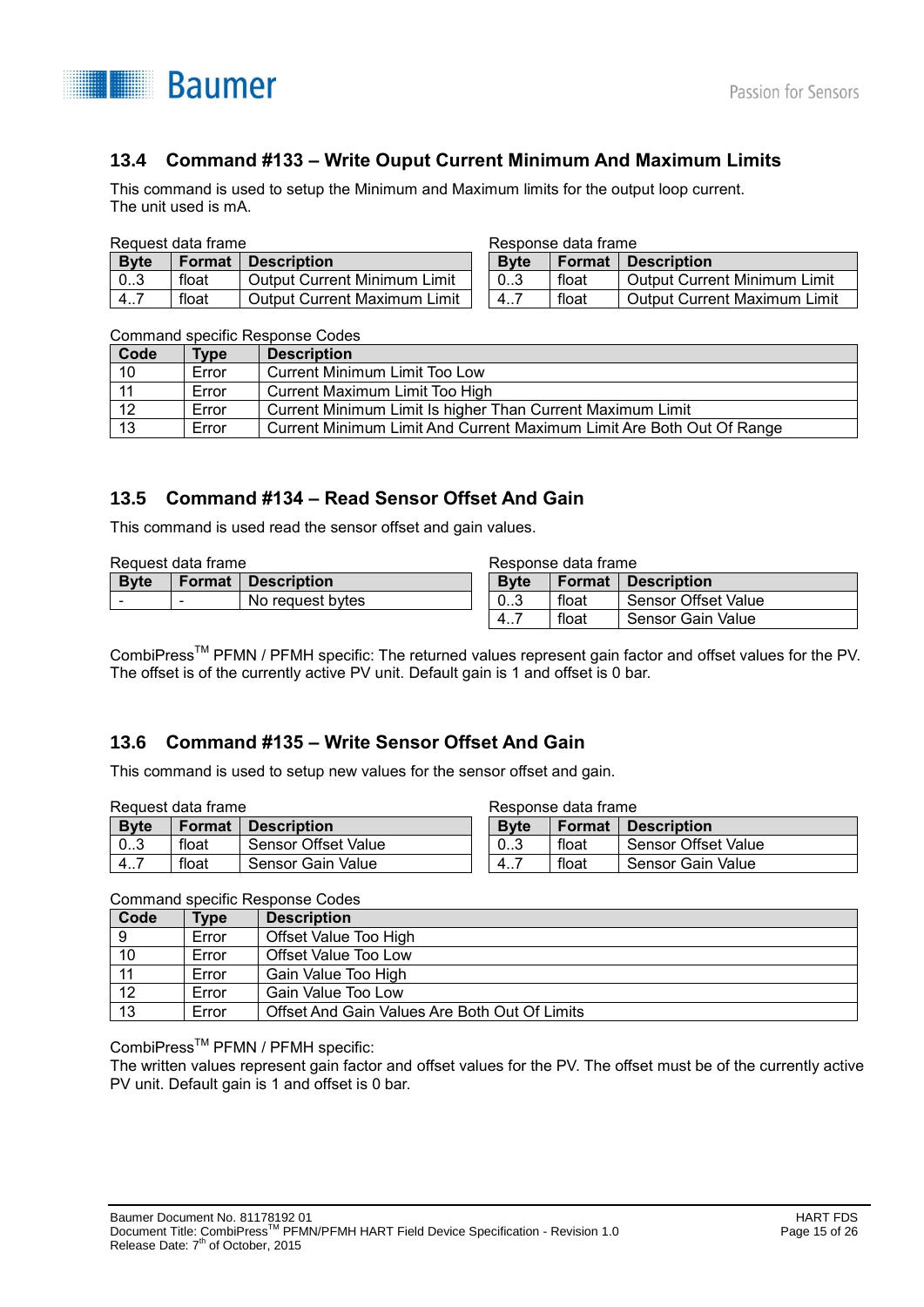

# **13.7 Command #138 – Read Table Value**

This command is used read values of the specified table point.

The table is used for linearization in the pressure to loop current output conversion. Each table point is comprised of a Pressure Value and an associated Loop Current Value. For pressure values in between two points on the table, the appropriate loop current value is linearly interpolated.

| ∣ Bvte |        | <b>Format Description</b> |  |
|--------|--------|---------------------------|--|
|        | uint-8 | <b>Table Point Number</b> |  |
|        |        |                           |  |

Response data frame

Response data frame

| <b>Byte</b> | Format | <b>Description</b>                |  |  |
|-------------|--------|-----------------------------------|--|--|
|             | uint-8 | <b>Table Point Number</b>         |  |  |
|             | uint-8 | Number Of Table Points            |  |  |
| 2.5         | float  | <b>Table Point Pressure Value</b> |  |  |
| 69          | float  | Table Point Loop Current Value    |  |  |

CombiPress<sup>™</sup> PFMN / PFMH specific:

The unit of the Loop Current Value is mA, while The Pressure value is of the currently selected pressure unit. NOTE: In conformance with the FlexBar HRT (which is replaced by the CombiPress), table point numbers are in the range 1 through 30, and not 0 throught 29 which would be the most common notation.

### **13.8 Command #139 – Write Table Value**

This command is used to write the specified table point. It also sets the number of table points. The table is used for linearization in the pressure to loop current output conversion. Each table point is comprised of a Pressure Value and an associated Loop Current Value. For pressure values in between two points on the table, the appropriate loop current value is linearly interpolated.

Request data frame

| nouucsi uutu nuniv |               |                                       | nosbonse uatu nume |               |                                       |
|--------------------|---------------|---------------------------------------|--------------------|---------------|---------------------------------------|
| <b>Byte</b>        | <b>Format</b> | <b>Description</b>                    | <b>Byte</b>        | <b>Format</b> | <b>Description</b>                    |
|                    | uint-8        | <b>Table Point Number</b>             |                    | uint-8        | <b>Table Point Number</b>             |
|                    | uint-8        | Number Of Table Points                |                    | uint-8        | Number Of Table Points                |
| 2.5                | float         | Table Point Pressure Value            | 2.5                | float         | Table Point Pressure Value            |
| 6.9                | float         | <b>Table Point Loop Current Value</b> | 6.9                | float         | <b>Table Point Loop Current Value</b> |

CombiPress<sup>™</sup> PFMN / PFMH specific:

The unit of the Loop Current Value is mA, while The Pressure value is of the currently selected pressure unit. NOTE: In conformance with the FlexBar HRT (which is replaced by the CombiPress), table point numbers are in the range 1 through 30, and not 0 throught 29 which would be the most common notation.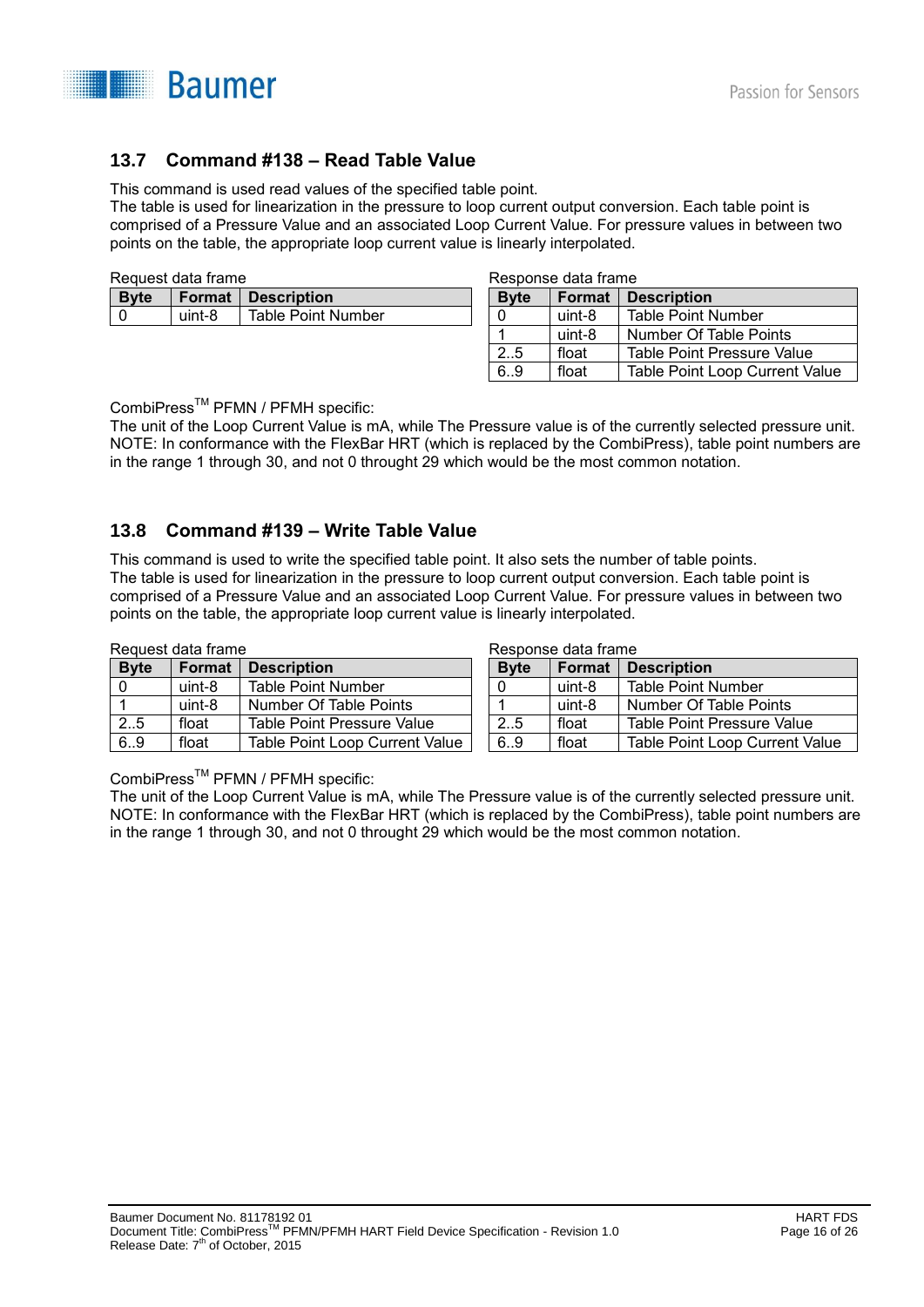

# **13.9 Command #140 – Read Product Data**

This command is used read Baumer specific product data. These are not necessarily connected to common values of the HART specification.

| <b>Byte</b> |   | Format   Description |
|-------------|---|----------------------|
|             | - | No request bytes     |
|             |   |                      |

| Response data frame |        |                                    |  |  |  |
|---------------------|--------|------------------------------------|--|--|--|
| <b>Byte</b>         | Format | <b>Description</b>                 |  |  |  |
| 0                   | uint-8 | Cell Type                          |  |  |  |
| 1                   | uint-8 | Features                           |  |  |  |
| 2                   | uint-8 | <b>Process Connection Position</b> |  |  |  |
| 3                   | uint-8 | <b>Electrical Connection</b>       |  |  |  |
| 4                   | uint-8 | Nipple Type                        |  |  |  |
| 5                   | uint-8 | Nipple Material                    |  |  |  |
| 6                   | uint-8 | Coating                            |  |  |  |
| 7                   | uint-8 | Abs/Rel                            |  |  |  |
| 8                   | uint-8 | Safety                             |  |  |  |
| 9                   | uint-8 | <b>Fill Material</b>               |  |  |  |

### **13.10 Command #141 – Write Pressure And Temperature Unit**

This command is used to setup both the pressure unit and the cell temperature unit at the same time.

| Request data frame |               |                              |              | Response data frame |                              |  |  |
|--------------------|---------------|------------------------------|--------------|---------------------|------------------------------|--|--|
| <b>Byte</b>        | <b>Format</b> | <b>Description</b>           | <b>B</b> vte | Format              | Description                  |  |  |
|                    | uint-8        | Pressure Unit (CT 2)         |              | uint-8              | Pressure Unit (CT 2)         |  |  |
|                    | uint-8        | Cell Temperature Unit (CT 2) |              | uint-8              | Cell Temperature Unit (CT 2) |  |  |

## **13.11 Command #142 – Read Current Output Range**

This command returns the current range of the Loop Current output in the unit of mA.

| Request data frame |                          | Response data frame         |                  |       |                             |
|--------------------|--------------------------|-----------------------------|------------------|-------|-----------------------------|
| <b>Byte</b>        |                          | <b>Format   Description</b> | <b>Byte</b>      |       | <b>Format   Description</b> |
| ۰                  | $\overline{\phantom{a}}$ | No request bytes            | 0 <sub>0.3</sub> | float | Loop Current Output at 0%   |
|                    |                          |                             | -4               | float | Loop Current Output at 100% |

### **13.12 Command #143 – Write Current Output Range**

This command sets up the current range of the Loop Current output in the unit of mA.

| <b>Byte</b> | <b>Format</b> | <b>Description</b>          | <b>B</b> vte | Format | <b>Description</b>          |
|-------------|---------------|-----------------------------|--------------|--------|-----------------------------|
| 03          | float         | Loop Current Output at 0%   | 03           | float  | Loop Current Output at 0%   |
| 4           | float         | Loop Current Output at 100% | --<br>4      | float  | Loop Current Output at 100% |

Response data frame

Command specific Response Codes

| Code | <b>Type</b> | <b>Description</b>                                     |
|------|-------------|--------------------------------------------------------|
| 10   | Error       | Loop Current At 0% Too Low                             |
|      | Error       | Loop Current At 100% Too High                          |
| 12   | Error       | Loop Current At 0% Is Higher Than Loop Current At 100% |
| 13   | Error       | Loop Current At 0% And 100% Are Both Out Of Range      |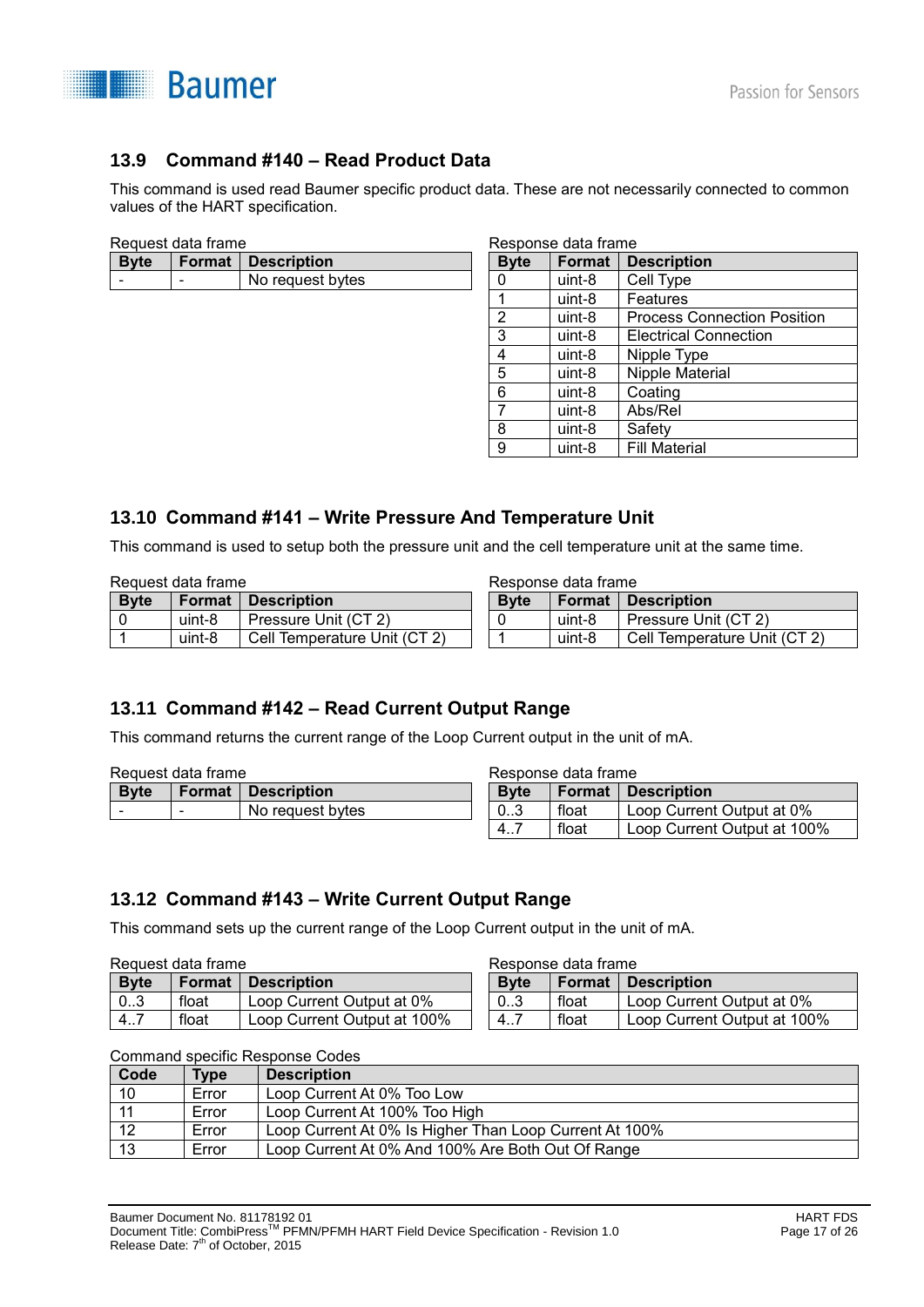

# **13.13 Command #144 – Read Error Current Output Value**

This command returns the value of the Loop Current output used to indicate error conditions, in the unit of mA.

| Request data frame |               | Response data frame |              |        |                              |
|--------------------|---------------|---------------------|--------------|--------|------------------------------|
| <b>Byte</b>        | <b>Format</b> | <b>Description</b>  | <b>B</b> vte | Format | <b>Description</b>           |
|                    |               | No request bytes    | 03           | float  | Loop Current Output at Error |

## **13.14 Command #145 – Write Error Current Output Value**

This command sets up the value of the Loop Current output used to indicate error conditions, in the unit of mA.

| Request data frame |        |                              | Response data frame |        |                              |
|--------------------|--------|------------------------------|---------------------|--------|------------------------------|
| <b>Byte</b>        | Format | :I Description               | <b>B</b> vte        | Format | :I Description               |
| 03                 | float  | Loop Current Output at Error | 0 <sub>1</sub> 3    | float  | Loop Current Output at Error |

Command specific Response Codes

| Code  | <b>Type</b> | <b>Description</b>          |
|-------|-------------|-----------------------------|
| 10    | Error       | Error Loop Current Too Low  |
| $-11$ | Error       | Error Loop Current Too High |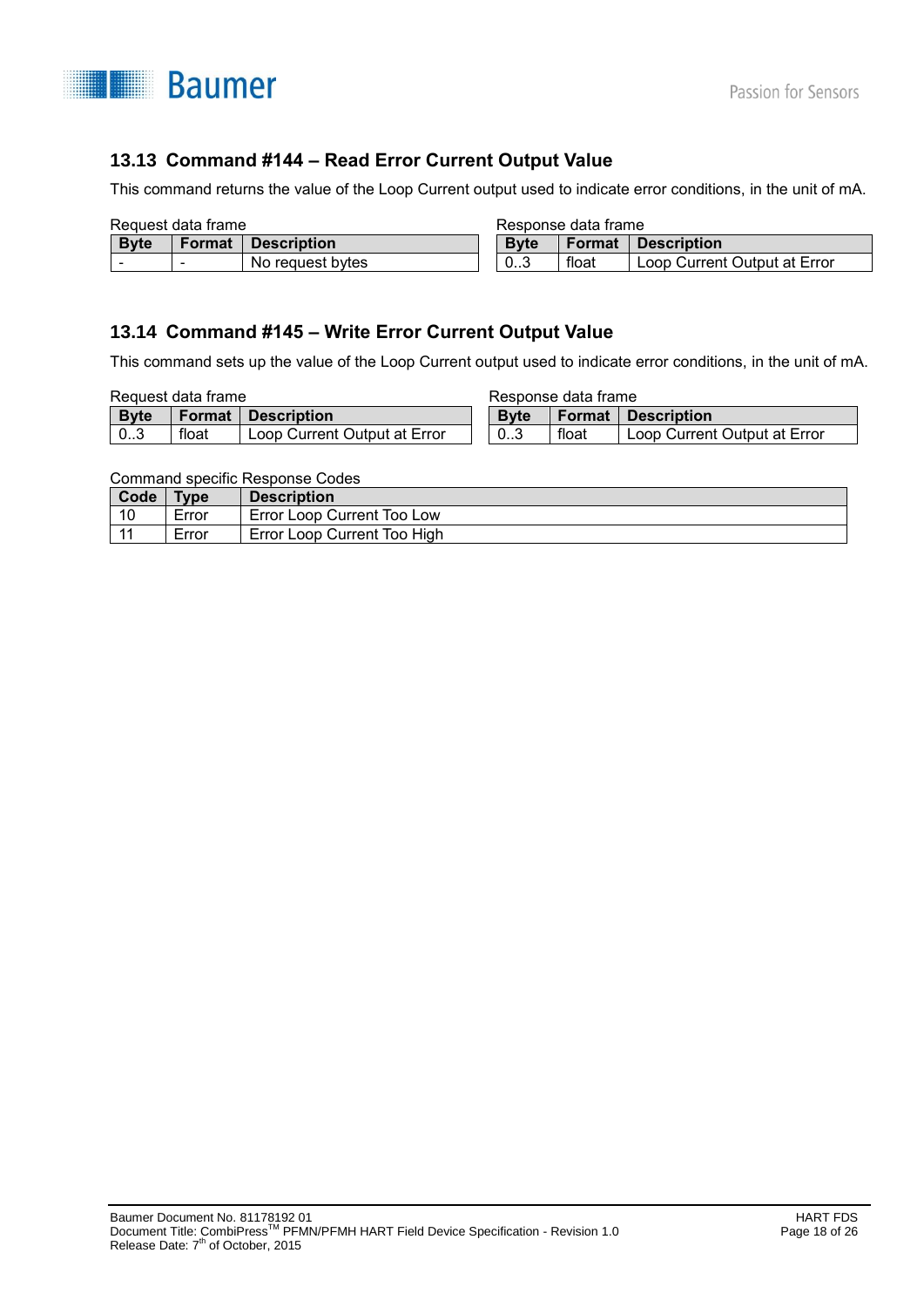**Baumer** 

# **14 Pressure Family Device Specific Tables**

### **14.1 Pressure Family Device Spec. Table 1 – Pressure Device Family Device Variable Status**

| Code | <b>Description</b>                                                                            |
|------|-----------------------------------------------------------------------------------------------|
| 0x01 | Reserved                                                                                      |
| 0x02 | Reserved                                                                                      |
| 0x04 | Reserved                                                                                      |
| 0x08 | More Device Variable Status Available                                                         |
| 0x30 | Limit Status:                                                                                 |
|      | 11 Constant (i.e. value cannot be changed by the process)                                     |
|      | 01 Low Limited (eg. A/D Converter has reached its lower limit)                                |
|      | 10 High Limited (eg. A/D Converter has reached its upper limit)                               |
|      | 00 Not Limited                                                                                |
| 0xC0 | <b>Process Data Quality Status:</b>                                                           |
|      | 11 Good                                                                                       |
|      | 01 Poor accuracy (eg. value is beyond rated conductivity or hardware zoom, temperature out of |
|      | range)                                                                                        |
|      | 10 Manual / Fixed (eg. value is simulated or forced)                                          |

# **14.2 Pressure Family Device Specific Table 2 – Pressure Status 0**

| Code | <b>Description</b>                              |
|------|-------------------------------------------------|
| 0x01 | Pressure Sensor Break                           |
| 0x02 | <b>Temperature Sensor Break</b>                 |
| 0x04 | <b>Static Pressure Sensor Break</b>             |
| 0x08 | <b>Pressure Calibration Required</b>            |
| 0x10 | Pressure Operating Range Exceeded               |
| 0x20 | Temperature Operating Range Exceeded            |
| 0x40 | <b>Statuc Pressure Operating Range Exceeded</b> |
| 0x80 | Reserved                                        |

### **14.3 Pressure Family Device Specific Table 3 – Pressure Family Capabilities 0**

| Code | <b>Description</b>                                                        |
|------|---------------------------------------------------------------------------|
| 0x01 | Command 1287 – Read Min/Max Pressure Observation (NOT IMPLEMENTED)        |
| 0x02 | Command 1288 – Read Min/Max Temperature Observation (NOT IMPLEMENTED)     |
| 0x04 | Command 1289 – Read Min/Max Static Pressure Observation (NOT IMPLEMENTED) |
| 0x08 | Command 1286 - Read Optional Gasket Material Data (NOT IMPLEMENTED)       |
| 0x10 | Command 1290 - Read Remote Seal Information (NOT IMPLEMENTED)             |
| 0x20 | Command 1408 – Write Process Connection (NOT IMPLEMENTED)                 |
| 0x40 | Command 1409 – Write Optional Gasket Material Data (NOT IMPLEMENTED)      |
| 0x80 | Command 1410 – Write Remote Seal Information (NOT IMPLEMENTED)            |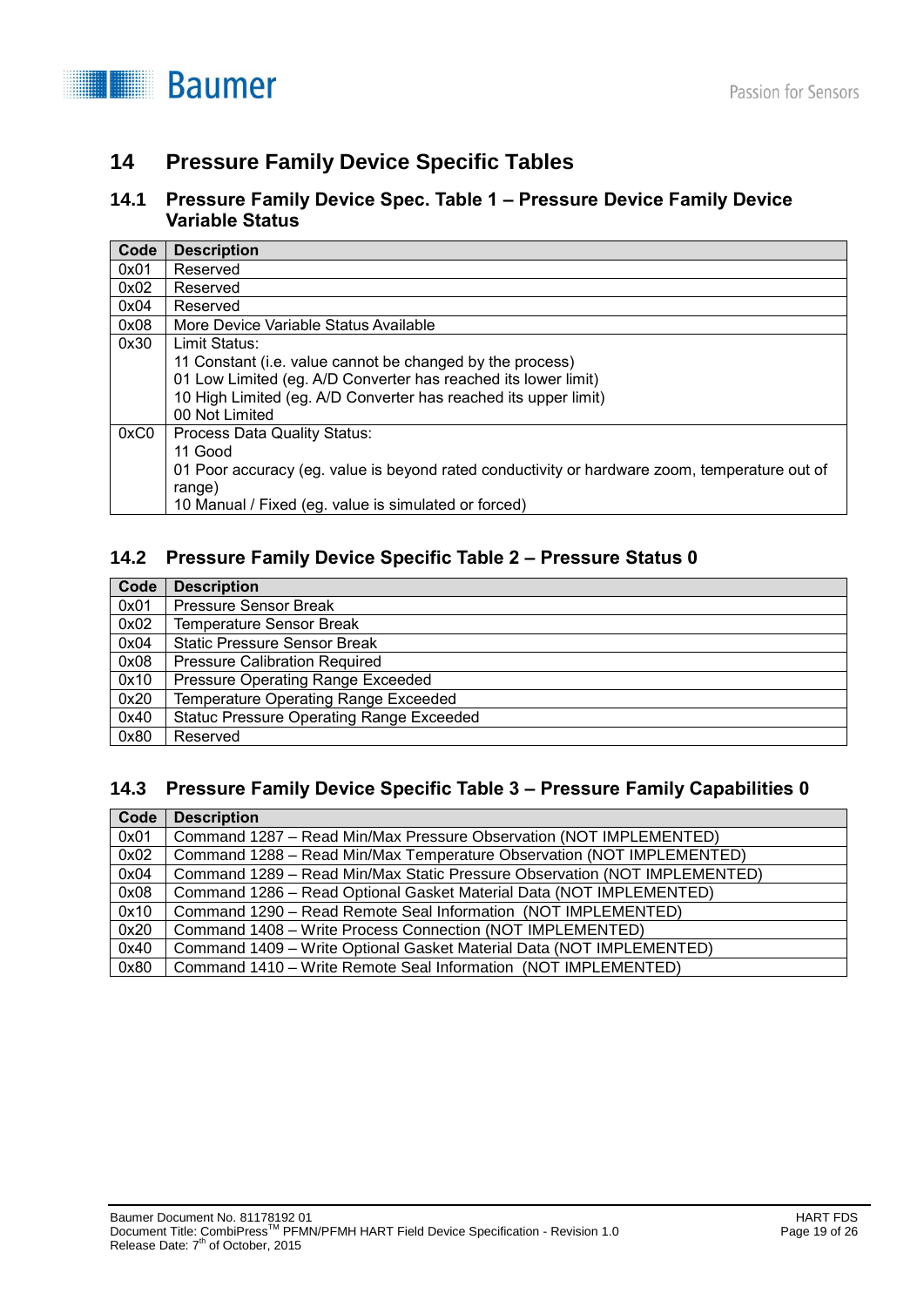

## **14.4 Pressure Family Device Specific Table 4 – Pressure Family Capabilities 1**

| Code | <b>Description</b> |
|------|--------------------|
| 0x01 | Reserved           |
| 0x02 | Reserved           |
| 0x04 | Reserved           |
| 0x08 | Reserved           |
| 0x10 | Reserved           |
| 0x20 | Reserved           |
| 0x40 | Reserved           |
| 0x80 | Reserved           |

# **15 Device Specific Tables**

# **15.1 Cell Type Codes**

| Sensor Type codes |                             |  |
|-------------------|-----------------------------|--|
| Code              | <b>Description</b>          |  |
| 0x01              | $0.00.345$ bar              |  |
| 0x02              | $-1.0$ 1.0 bar              |  |
| 0x03              | $-1.0$ 5.0 bar              |  |
| 0x04              | $-1.0$ $\ldots$ 20.0 bar    |  |
| 0x05              | $-1.0$ $\ldots$ 34.0 bar    |  |
| 0x06              | $-1.0$ $\ldots$ 68.0 bar    |  |
| 0x07              | $-1.0$ $\ldots$ 400.0 bar   |  |
| 0x81              | $0.05.0$ psi                |  |
| 0x82              | $-15.0$ $\ldots$ 15.0 psi   |  |
| 0x83              | $-15.0$ 70.0 psi            |  |
| 0x84              | $-15.0$ $\ldots$ 300.0 psi  |  |
| 0x85              | -15.0  500.0 psi            |  |
| 0x86              | -15.0  1000.0 psi           |  |
| 0x87              | $-15.0$ $\ldots$ 5800.0 psi |  |

## **15.2 Features Codes**

#### Features codes

| Code | <b>Description</b>     |
|------|------------------------|
| 0x41 | 4  20mA 0.25%          |
| 0x43 | 4  20mA + HART 0.25%   |
| 0x51 | $4:20mA$ 0.10%         |
| 0x53 | $4.20mA + HART 0.10\%$ |

# **15.3 Process Connection Position Codes**

Process connection position codes

| Code  | Description               |
|-------|---------------------------|
| -5    | Bottom process connection |
| i 6   | Rear process connection   |
| Other | l Not specified           |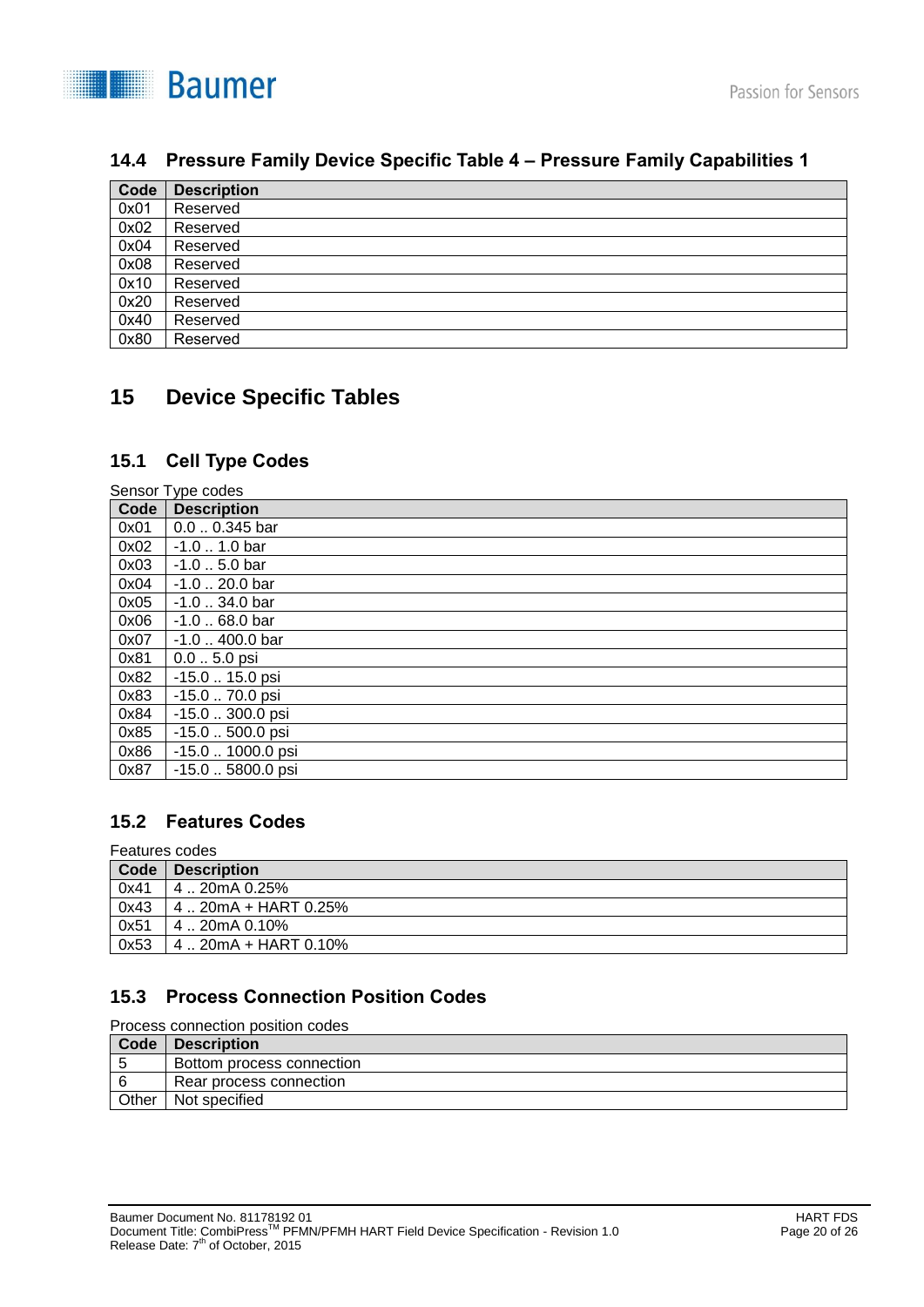

# **15.4 Electrical Connection Codes**

|--|

| Code | <b>Description</b>              |
|------|---------------------------------|
| 0x11 | M12, 5 pins, Plastic (OBSOLETE) |
| 0x21 | M12, 8 pins, Plastic (OBSOLETE) |
| 0x31 | Cable gland, M16, Plastic       |
| 0x13 | M12, 5 pins, AISI 304           |
| 0x23 | M12, 8 pins, AISI 304           |
| 0x33 | Cable gland, M16, AISI 304      |

# **15.5 Nipple Type Codes**

| Nipple type codes |                                                |  |
|-------------------|------------------------------------------------|--|
| Code              | <b>Description</b>                             |  |
| 41                | $G\frac{1}{2}$ " A flush DIN3852               |  |
| 44                | G1" flush cone                                 |  |
| 48                | G1/2" Hygienic                                 |  |
| 49                | $\frac{1}{2}$ " NPT                            |  |
| 50                | DN38 3A Hygienic Connection, 3A                |  |
| 51                | DN38 ISO 2852 / TriClamp 11/2", 3A             |  |
| 54                | DN51 ISO 2852 Clamp, 3A                        |  |
| 56                | DN76 Hygienic Connection, 3A                   |  |
| 61                | DN40/125 GEA Tuchenhagen Varivent              |  |
| 71                | G1/2" A flush DIN3852, cooling neck            |  |
| 74                | G1" flush cone, cooling neck                   |  |
| 80                | DN38 3A Hygienic Connection, 3A, cooling neck  |  |
| 81                | DN38 ISO 2852 / TriClamp 1½", 3A, cooling neck |  |
| 84                | DN51 ISO 2852 Clamp, 3A, cooling neck          |  |
| 99                | Other                                          |  |

## **15.6 Nipple Material Codes**

Nipple material codes

| Code | <b>Description</b>   |
|------|----------------------|
|      | Hastelloy C          |
| 19   | Stainless Steel 316L |
| 252  | Unknown              |

# **15.7 Coating Codes**

Coating codes

| Code | Description                              |
|------|------------------------------------------|
|      | Standard<br>diaphragm<br>surtace coating |

## **15.8 Abs/Rel Codes**

Absolute / relative pressure type codes

| Code               | <b>Description</b> |
|--------------------|--------------------|
|                    | Relative           |
| $\sim$<br><u>_</u> | Absolute           |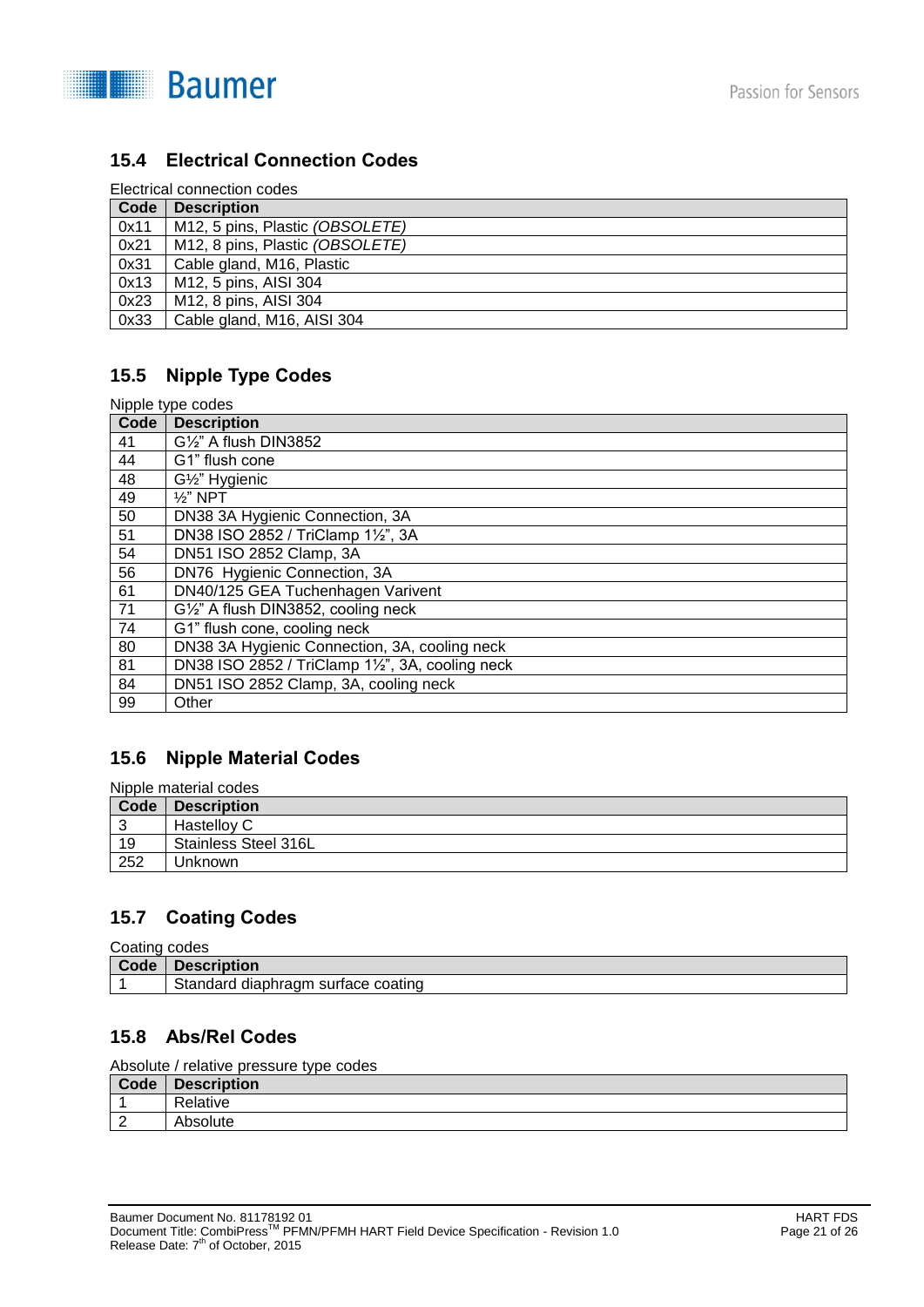

### **15.9 Safety Codes**

#### Safety codes

| Code     | <b>Description</b> |
|----------|--------------------|
|          | Relative           |
| <u>_</u> | Absolute           |

#### **15.10 Fill Material Codes**

| Fill material codes |                        |  |
|---------------------|------------------------|--|
| Code                | <b>Description</b>     |  |
|                     | Silicon oil            |  |
|                     | FDA approved white oil |  |

# **15.11 Unit Codes**

Subset of HART Common Table 2, Unit Codes (with added PFMx specific unit code for  $mH_2O$ ) Pressure Unit Codes

| Code           | <b>Description</b>  |
|----------------|---------------------|
| $\overline{2}$ | $"$ Hg              |
| 5              | mmHg                |
| $\,6$          | psi                 |
| $\overline{7}$ | bar                 |
| 8              | mbar                |
| 10             | kg/cm <sup>2</sup>  |
| 12             | kPa                 |
| 14             | atm                 |
| 177            | $H_2$ 0             |
| 237            | MPa                 |
| 238            | " $H_2$ 0           |
| 239            | mmH <sub>2</sub> 0  |
| 241            | $mH20$ (dev. spec.) |

#### Other Unit Codes

| Code | <b>Description</b> |
|------|--------------------|
| 32   | $0^{\circ}$        |
| 33   | 0 <sub>5</sub>     |
| 39   | mA                 |
| 57   | %                  |

# **16 Performance**

#### **16.1 Sampling Rates**

Typical sampling rates are shown in the following table.

| <b>Sensor</b> | <b>Sampling rate</b>        |
|---------------|-----------------------------|
| Pressure      | At least 5 times per second |
| Temperature   | At least 5 times per second |

### **16.2 Power-Up**

On power up, the transmitter runs through a startup initialization procedure, which takes approximately 2 seconds. During this period, the device will not be able to respond to HART commands, and the analog output is set at 3.5mA.

The first stable measurements are ready in less than 5 seconds, allowing valid Device Variable readouts. Fixed-current mode is cancelled upon startup / reset.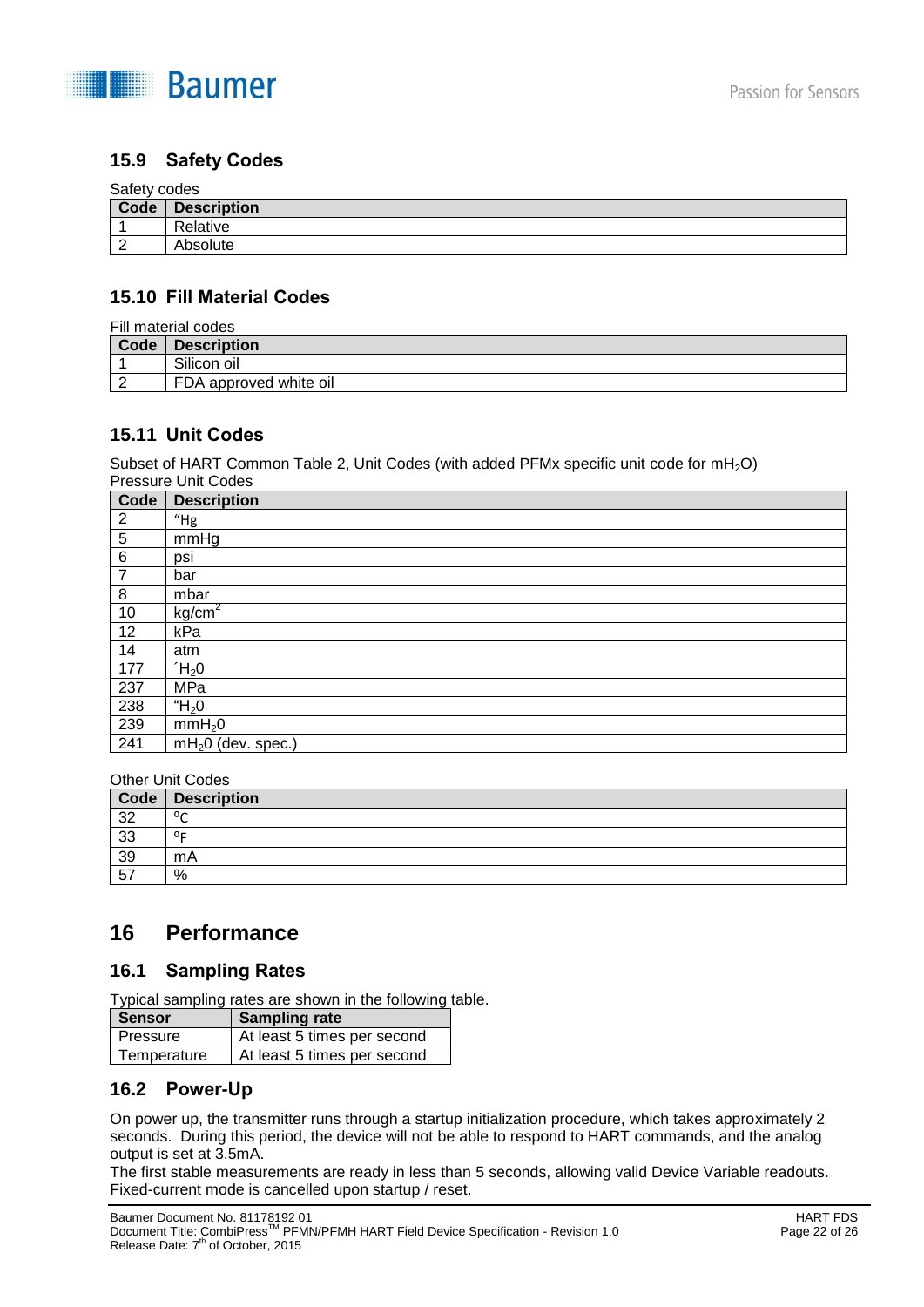

## **16.3 Reset**

Command 42 - Perform Device Reset causes the device to reset its microprocessor. The resulting restart is identical to the normal power up sequence.

## **16.4 Self-Test**

The CombiPress<sup>™</sup> PFMN/PFMH does not support command 41 – Self Test. Self-testing is performed periodically during normal operation.

### **16.5 Command Response Times**

HART command response time depends on the command number issued and the internal state of the device. If write commands result in writing in non-volatile memory, the response is sent upon completion of the write, causing a small delay of up to 140ms.

| <b>Generalization</b> | <b>Response times</b> |
|-----------------------|-----------------------|
| Minimum               | 5 <sub>ms</sub>       |
| Typical               | 15ms                  |
| Maximum               | 160ms                 |

## **16.6 Busy and Delayed-Response**

Delayed-response is not used.

### **16.7 Long Messages**

The largest data field used is in the response to Command 9, where up to 36 bytes (not including the two status bytes) are returned. Total length of data field is then 38 bytes. However, Command 9 can be used with much data less bytes if needed.

Command 20, 21, and 22 all use command lengths of 32, containing the Long tag, and are thereby use the largest static data field size.

### **16.8 Non-Volatile Memory**

Built-in flash memory of the micro controller is used to hold user configuration. New data is written to this memory immediately on execution of a write command, before the response is sent. If the new data to be written is identical to the data already stored, the write is performed again. Care must be taken when continuously writing data to the device, as it will wear out the non-volatile memory.

### **16.9 Modes**

Fixed current mode is implemented, using Command 40. This mode is cleared at startup or reset.

## **16.10 Burst Mode**

This Field Device does not support Burst Mode.

### **16.11 Write Protection**

This Field Device does not support Write Protect.

### **16.12 Catch Device Variable**

This Field Device does not support Catch Device Variable.

### **16.13 Damping**

Damping is implemented on the PV output current value. It therefore only affects the output, and not the input. This means that the PV value read digitally via HART, or by other means, is not affected by the damping!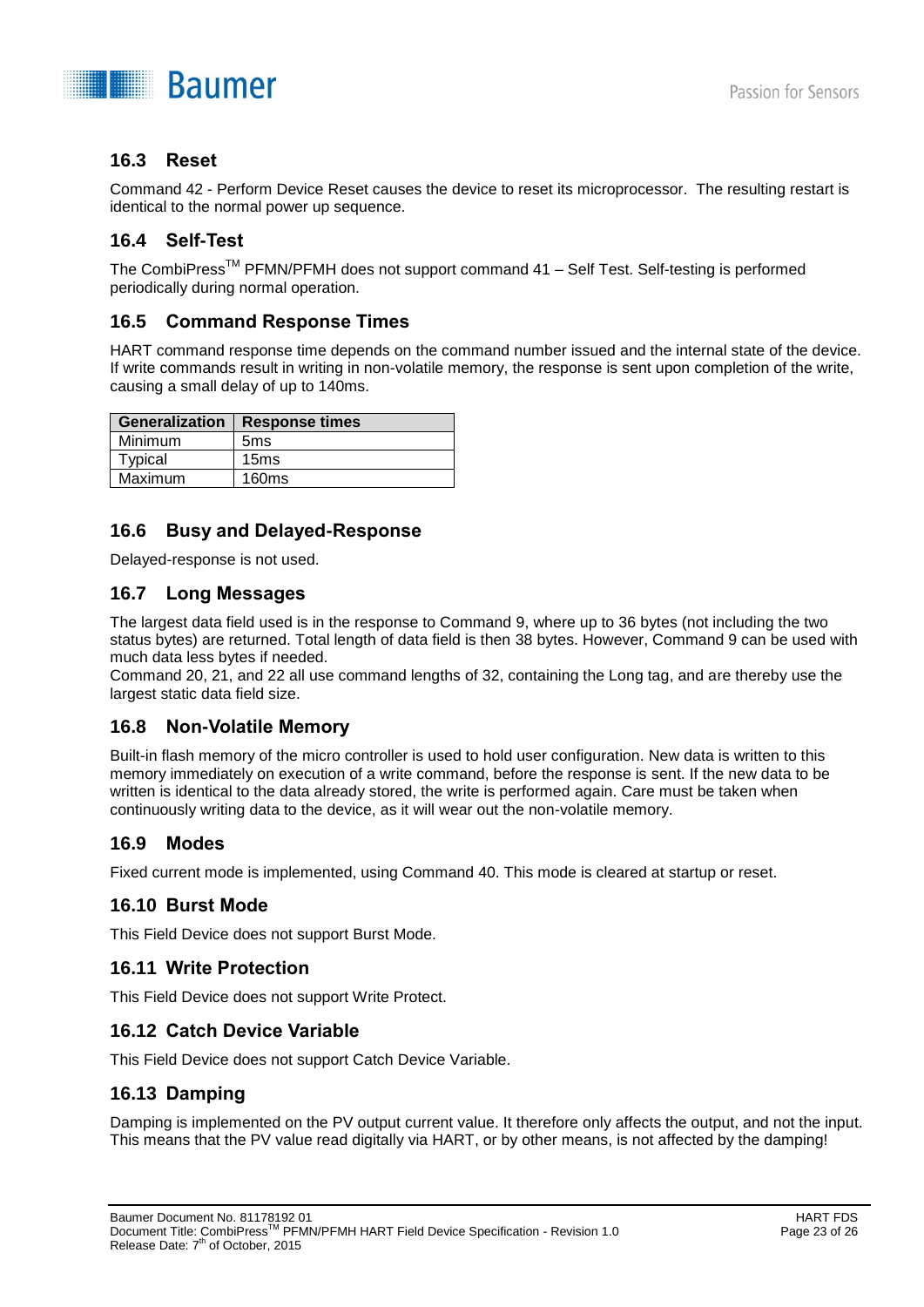

# **ANNEX A. CAPABILITY CHECKLIST**

| Manufacturer, model and revision     | Baumer CombiPress <sup>™</sup> PFMN/PFMH HART |
|--------------------------------------|-----------------------------------------------|
| Device type                          | 2-wire Pressure Transmitter                   |
| <b>HART</b> revision                 | 7.4                                           |
| Device Description available         | Yes                                           |
| Number and type of sensors           | One internal pressure sensor                  |
|                                      | One internal temperature sensor               |
| Number and type of actuators         | None                                          |
| Number and type of host side signals | One 4 – 20 mA analog output w/ HART           |
| <b>Number of Device Variables</b>    | 4                                             |
| Number of Dynamic Variables          | 2                                             |
| Mapable Dynamic Variables?           | N <sub>0</sub>                                |
| Number of common-practice commands   | 18                                            |
| Number of device-specific commands   | 14                                            |
| Bytes of additional device status    | 14                                            |
| Alternative operating modes?         | No.                                           |
| Burst mode?                          | No                                            |
| Write-protection?                    | No                                            |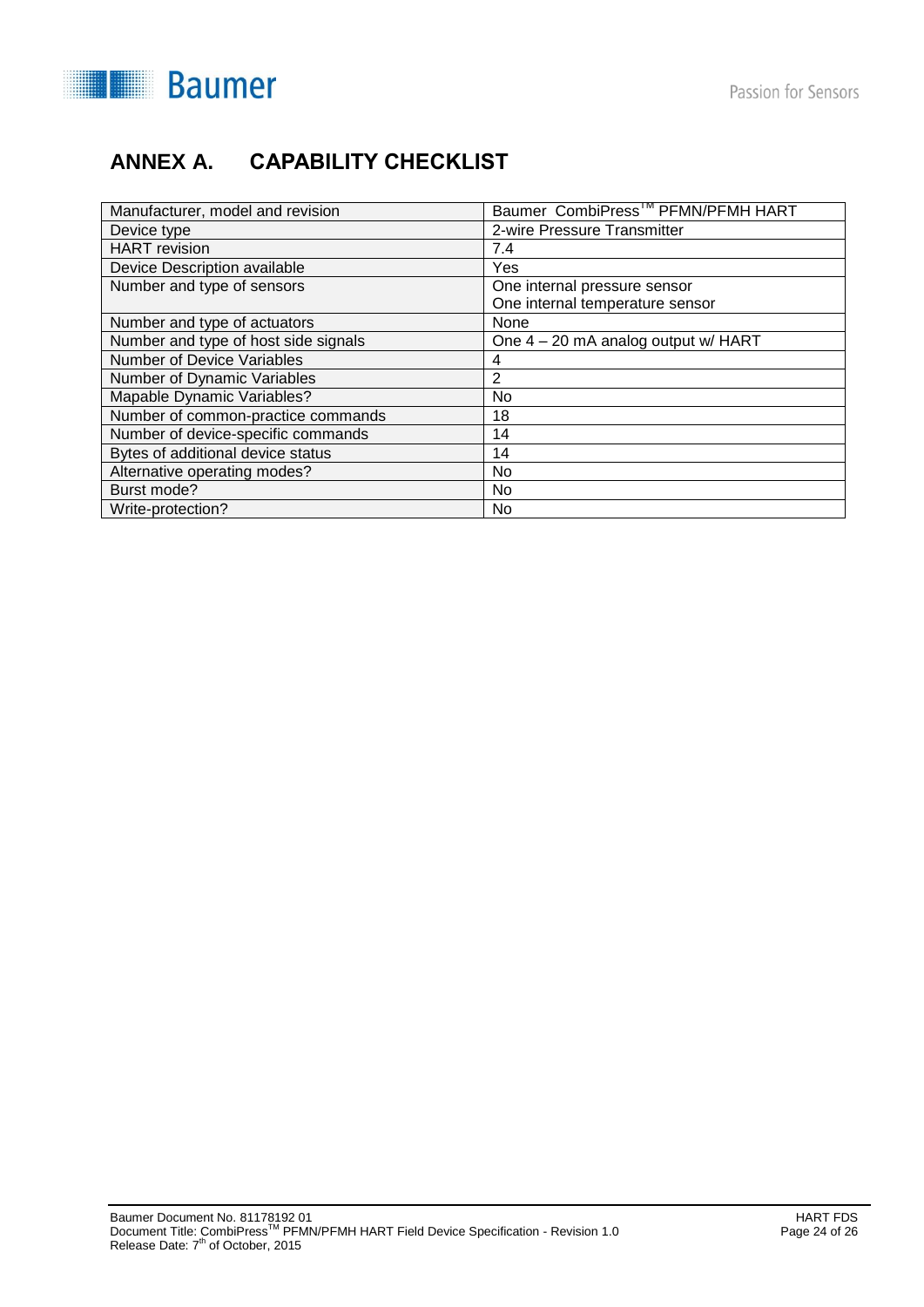

# **ANNEX B. DEFAULT CONFIGURATION**

| <b>Parameter</b>            | Default value        |
|-----------------------------|----------------------|
| Poll Address                | 0                    |
| Loop Current Signaling Mode | Enabled              |
| Pressure at 100%            | <b>CELL SPECIFIC</b> |
| Pressure at 0%              | <b>CELL SPECIFIC</b> |
| Linearization table         | <b>Disabled</b>      |
| Loop Current at 100%        | $20 \text{ mA}$      |
| Loop Current at 0%          | 4 mA                 |
| <b>Error Current</b>        | 3.5 <sub>m</sub> A   |
| Damping                     | 0 <sub>sec</sub>     |

NOTE: By default, all strings are cleared (all space characters)